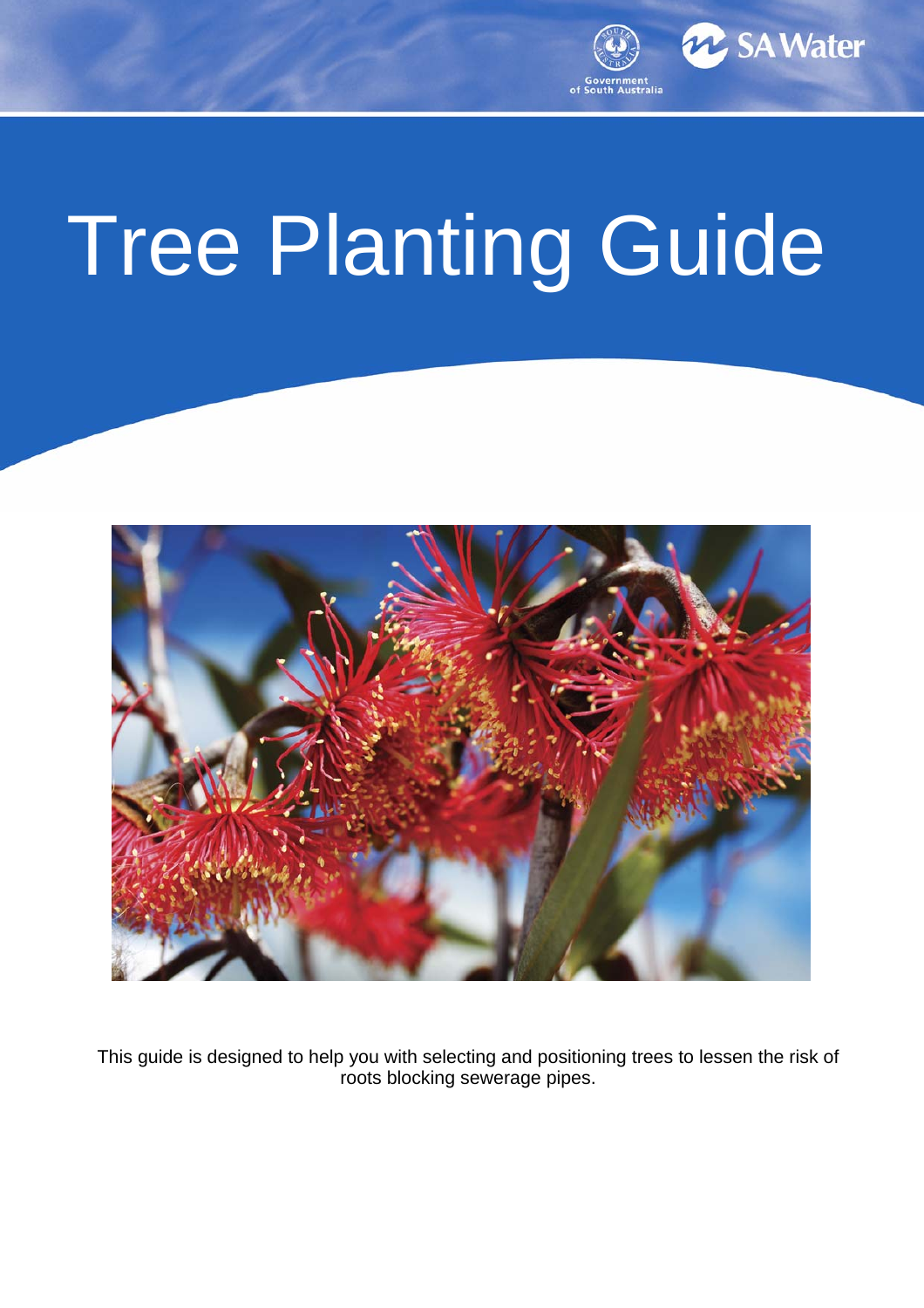## **TREES AND THE HOME GARDEN**

What desolate places out cities and towns would be without trees in home gardens!

Most of these trees are a real blessing. Unfortunately, though, a few of them are a nuisance, because they are unsuitable for their particular location. They can cause their owners a variety of serious problems, some of which are very expensive to fix.

This booklet has been produced to help owners select tree and shrub species that will minimise the most common problem caused by trees in home gardens - chokes in sewerage pipes.

The aim is certainly not to discourage people from planting trees - quite the opposite. Many people are very cautious and don't plant trees anywhere near their sewerage pipes; this leaflet lists many species that they can confidently plant within a reasonable distance of their pipes - many as close as 2 metres.

## **TREES AND SEWERAGE PIPES**

Fine hair roots will seek out and penetrate even very small cracks or joints in pipes. In addition the force exerted by larger roots can crack previously sound pipes, providing an avenue for root entry. Once roots have entered a pipe they grow in quite startling fashion, and can cause serious and costly failures in pipe systems. The biggest problem is with sewer pipes, but tree roots can cause problems with water reticulation and stormwater drainage pipes as well.

Few people realise how aggressive the roots of some trees and shrubs can be in their relentless quest for water and nutrients. Their roots can also extend for surprising distances; the roots of willows and poplars, for instance, have been found more than 30 metres from the tree base.

Blockages of sewerage pipes do not merely cause inconvenience, they can also result in serious health problems if they lead to sewage overflowing. They are expensive to clear, and if sections of pipe need to be replaced or a problem tree removed the cost can be very high indeed.

Blockages in internal sewerage pipes, that is before the connection to the South Australian Water Corporation sewer main in the street or in an easement, are the responsibility of the owner. To clear them, and of course to replace sections of pipe if necessary, the services of a Registered Master Plumber *must* be used. This is a legal requirement of the Sewerage Act.

## **LOCATION OF INTERNAL SEWERAGE PIPES**

The location of internal drains for houses completed *before* 1 January 1977 or *after* 30 June 1981 can be determined from plans which may be inspected at:

 South Australian Water Corporation Building H Thebarton Depot, East Terrace Thebarton SA 5031 Ph: 8207 1482 and 8207 1405

The position of drains on houses completed between 1 January 1977 and 30 June 1981 can usually be determined from the design of the house and the contours of the land. Assistance in this can be obtained by contacting the Plumbing and Drainage Inspectors responsible for the area where the property is located. Contact should be made between 8.15 and 10. a.m. Monday to Friday, unless otherwise stated.

## **TREES, HOUSES AND OVERHEAD SERVICES**

Superficial roots can cause considerable damage to driveways and paths. Structural damage to houses can be caused by the roots of trees planted too close to footings. More frequently, particularly in the typical clay soils of the Adelaide Plains, roots can cause structural damage by withdrawing moisture from the soil, which then shrinks and so permits settlement and consequent cracking of footings.

Some species are prone to drop branches, and these can damage roofs, cars, and occasionally people.

The branches or limbs of a tree can cause serious problems by falling on or abrading overhead electricity or telephone lines. This can not only cause inconvenience and expense but can be extremely hazardous in the case of electricity wires. The mature heights of trees and their crown spread must be considered when selecting trees for planting near overhead wires.

You should also try to avoid plantings, which can create hazardous situations, such as blind spots near driveways.

Finally, it is worthwhile considering your neighbours' buildings, paving and drains. Damage to these by trees growing on your property can lead to unpleasant disputes and legal action.

#### **THE PLANTING OF TREES IN STREETS**

The planting of trees in streets is most often done by local Councils, but many Councils will permit individuals or groups to plant trees in the street. However, you *must* first get permission from your Council.

If you are considering seeking permission to plant trees in your street you should obtain information on the location of sewer mains and connections and water mains from the South Australian Water Corporation offices on 8207 1480.

#### **SELECTING SUITABLE SPECIES**

It is obviously much better to avoid the cause of tree root problems rather than face an inconvenient and costly remedy after the damage has been done.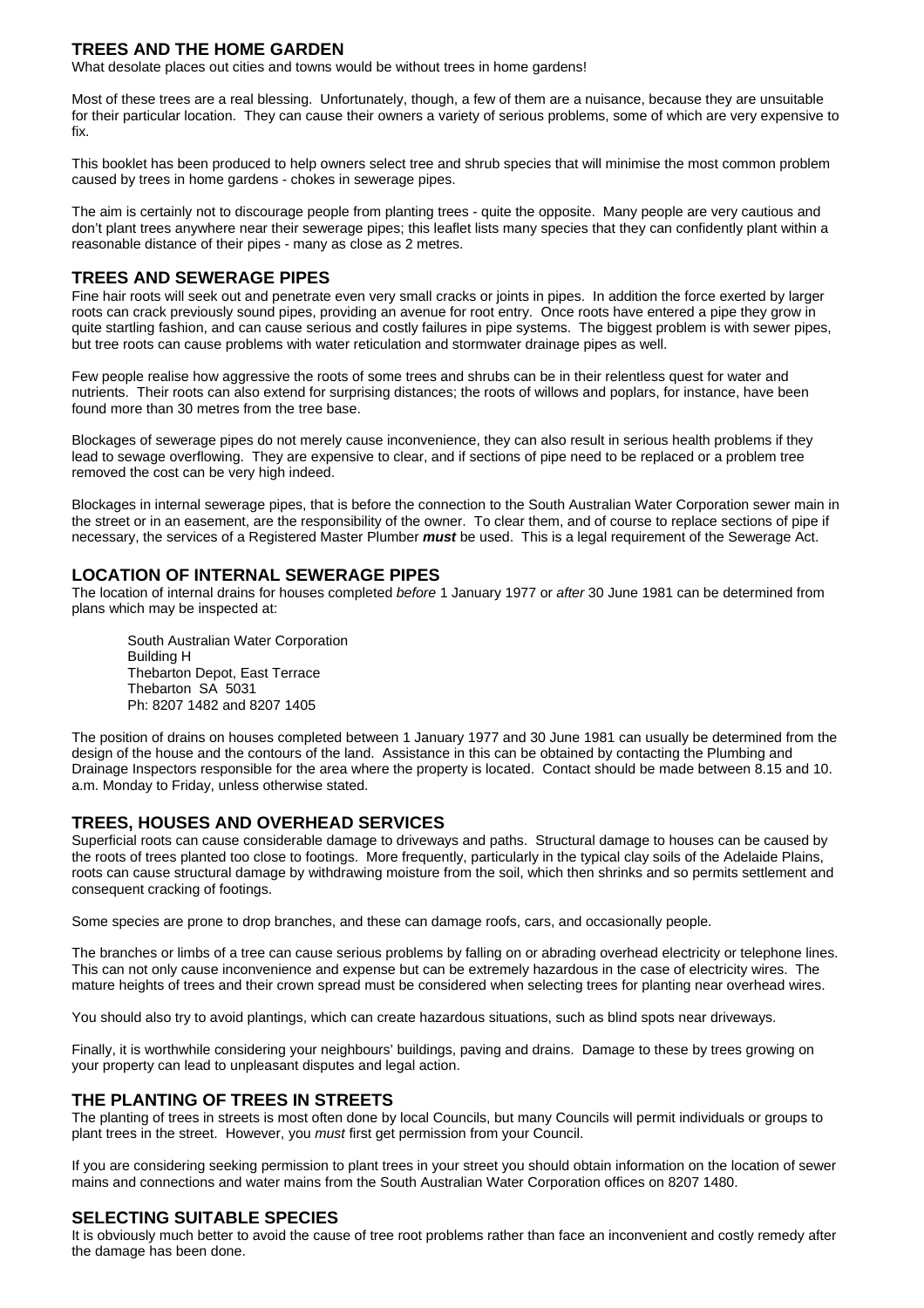In South Australia a great deal of research has been done to determine the suitability of various trees for planting near sewers. Some of the results of this research have been incorporated into Regulation 24 of the Sewerage Act. This contains two schedules which list over 200 trees and shrubs, the planting of which *in streets* is controlled, but which may be planted on private property without the need to obtain prior approval from SA Water.

**Schedule 1** lists those which may be planted in streets but not closer than 2 metres to any sewer or connection without written approval from SA Water.

**Schedule 2** lists those which may be planted in streets but not closer than 3.5 metres to any sewer or connection without written approval from SA Water.

Any tree which is not listed in these schedules may not be planted in any street in any declared drainage area without the prior approval in writing of the South Australian Water Corporation.

In addition to Schedule 1 and 2, approximately 400 trees and shrubs have been *provisionally* classified into the same two groups. The distinction between the trees listed in Schedule 1 and 2 and those which are only provisionally classified is that the latter may not be planted in streets or roads without the prior written approval of the South Australian Water Corporation for home gardens.

The Schedules quoted are for guidance only as Regulations 24 does not apply to private property.

For further information please contact Wastewater Network Manager, SA Water, East Terrace Thebarton on (08) 8207 1344 for Adelaide metropolitan areas. Country callers should call our Customer Contact Centre on 1300 650 950.

In addition under Regulation 37 of the Waterworks Act, trees and shrubs must not be planted in a public street or road closer than one metre to any water main or service connection. Approval may be obtained by submitting in writing details of proposed planting to the contact detailed above.

So in this booklet we first show the trees which are actually listed in the Schedules and, immediately following, those which are only provisionally classified into the same schedule. A total of 600 trees and shrubs are shown.

These lists are *advisory* only.

- The Corporation considers it *unlikely* that damage to your sewerage pipes will result if the recommended minimum distances are maintained, but it *cannot guarantee* this as it has not control over such factors as the condition of your pipes, availability of water, etc
- Legally you can plant any type of tree anywhere on your property but:

If damage results to your internal sewerage pipes or house, you are responsible

If a tree causes damage to the Corporation's sewer or connection, whether in a street or an easement, its removal may be ordered under Regulation 25 of the Sewerage Act. So please be *very* cautious about planting any unlisted tree near the Corporation's sewers or connections.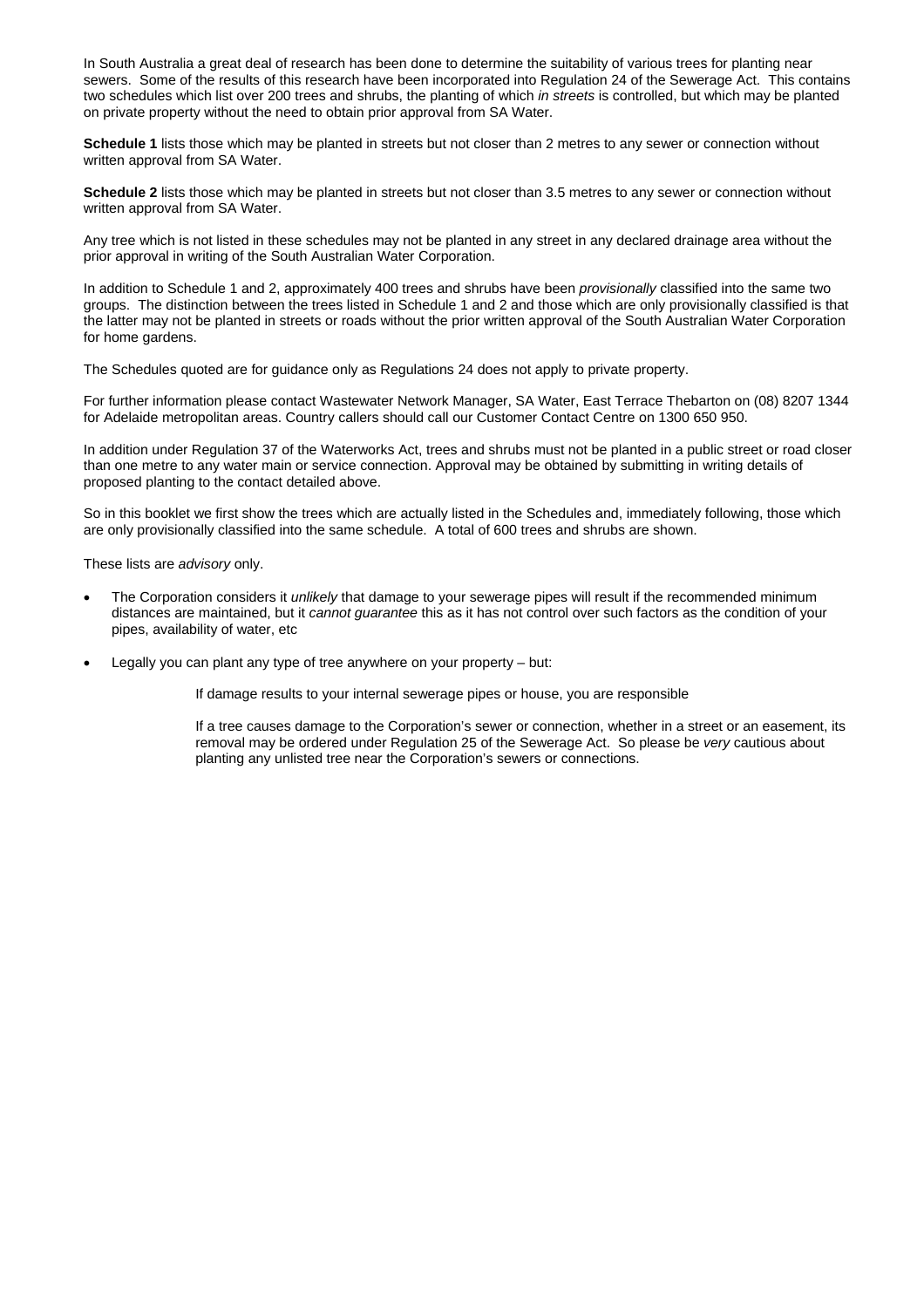# **SCHEDULE '1'**

These trees and shrubs are listed in Regulation 24.2 under the Sewerage Act and may be planted in any street or road in any drainage area provided they are not planted closer than two metres to any sewer main or connection.

| BOTANIOAUNANE                              | <b>COMMON NAME</b>                |
|--------------------------------------------|-----------------------------------|
| Acacia cultriformis                        | Knife-leaved Wattle               |
| Acacia cyclops                             | W.A. Coastal Wattle               |
| Acacia howitii                             | <b>Sticky Wattle</b>              |
| Acacia iteaphylla                          | <b>Flinders Range Wattle</b>      |
| Acacia longifolia                          | Sallow Wattle                     |
| Acacia microbotrya                         |                                   |
| Acacia retinodes                           | Wirilda                           |
| Acacia sophorae                            | S.A. Coastal Wattle               |
| Acacia sowdenii                            | <b>Western Myall</b>              |
| Acacia trineura                            | <b>Hindmarsh Wattle</b>           |
| Acacia verniciflua                         | <b>Varnish Wattle</b>             |
| Acacia victoriae                           | <b>Elegant or Bramble Wattle</b>  |
| Actinostrobus pyramidalis                  | Swan River Cypress                |
| Bauhinia variegata and forms               | Orchid Tree, Bauhinia             |
| Callistemon cirtrinus (C. Lanceolatus)     | Crimson Bottlebrush               |
| Callistemon 'Harkness'                     | Gawler Hybrid Bottlebrush         |
| Callistemon lilacinus (C. violaceus)       | Lilac Bottlebrush                 |
| Callistemon macropunctatus (C. rugulosus)  | S.A. Red Bottlebrush              |
| Callistemon phoeniceus                     | <b>Fiery Bottlebrush</b>          |
| Callistemon rigidus                        | Stiff-leaved Bottlebrush          |
| Callistemon salignus                       | <b>Willow Bottlebrush</b>         |
| Callistemon viminalis                      | <b>Weeping Bottlebrush</b>        |
| Calothamnus aspera                         | Rough-leaved Net Bush             |
| Ceanothus species                          | Ceanothus                         |
| Cotoneaster Frigida                        | Himalayan Cotoneaster             |
| Crataegus lavallei (C. carrieri)           | Lavalle Hawthorn                  |
| Crataegus oxyancantha and forms            | Hawthorn, May Tree                |
| Crataegus phaenopyrum (C. cordata)         | Washington Thorn                  |
| Crataegus pubescens (C. mexicana)          | Mexican Hawthorn                  |
| Duranta repens                             | Sky Flower, Duranta               |
| Eucalyptus 'Augusta Wonder'                |                                   |
| Eucalyptus caesia                          | Gungunna                          |
| Eucalyptus calycogona                      | <b>Square-fruited Mallee</b>      |
| Eucalyptus cosmophylla                     | S.A. Cup Gum                      |
| Eucalyptus crucis                          | <b>Southern Cross Mallee</b>      |
| Eucalyptus dielsii                         | Diels Gum                         |
| Eucalyptus diversifolia                    | S.A. Coastal Mallee               |
| Eucalyptus eremophila                      | <b>Tall Sand Mallee</b>           |
| Eucalyptus erythrocorys                    | Red-capped Gum                    |
| Eucalyptus erythronema                     | <b>Lindsay Gum</b>                |
| Eucalyptus foecunda (E. lepto-phylla)      | <b>Slender-leaved Mallee</b>      |
| Eucalyptus forrestiana                     | Fushia Gum                        |
| Eucalyptus orbifolia                       | Round-leaved Mallee               |
| Eucalyptus preissiana                      | <b>Bell-fruited Mallee</b>        |
| Eucalyptus pyriformis subspecies youngiana | Oooldea Mallee                    |
| Eucalyptus rodantha                        | Rose Gum                          |
| Eucalyptus rugosa                          | Kingscote Mallee                  |
| Eucalyptus socialis                        | Red Mallee, Morrel                |
| Eucalyptus stoatei                         | Pear-fruited Gum                  |
| Eucalyptus tetraptera                      | Four-winged Mallee                |
| Eucalyptus webterana                       | <b>Webster's Mallee</b>           |
| Euonymus japonicus                         | Evergreen Spindle Tree            |
| Feijoa sellowiana and forms                | Pineapple Guava                   |
| Geijera parviflora                         | Wilga                             |
| Hakea elliptica                            | Oval-leaved Hakea                 |
| Hakea laurina                              | Pincushion Hakea                  |
| Hakea petiolaris                           | <b>Broad-leaf Sea Urchin</b>      |
| Hakea salicifolia (H. saligna)             | <b>Willow Hakea</b>               |
| Hakea sulcata                              | <b>Furrowed Hakea</b>             |
| Hakea undulata                             | Wavy-leaved Hakea                 |
| Hibiscus species                           | <b>Hibiscus</b>                   |
| Homalanthus populifolius                   | Queensland Poplar, Bleeding-Heart |
|                                            | Tree                              |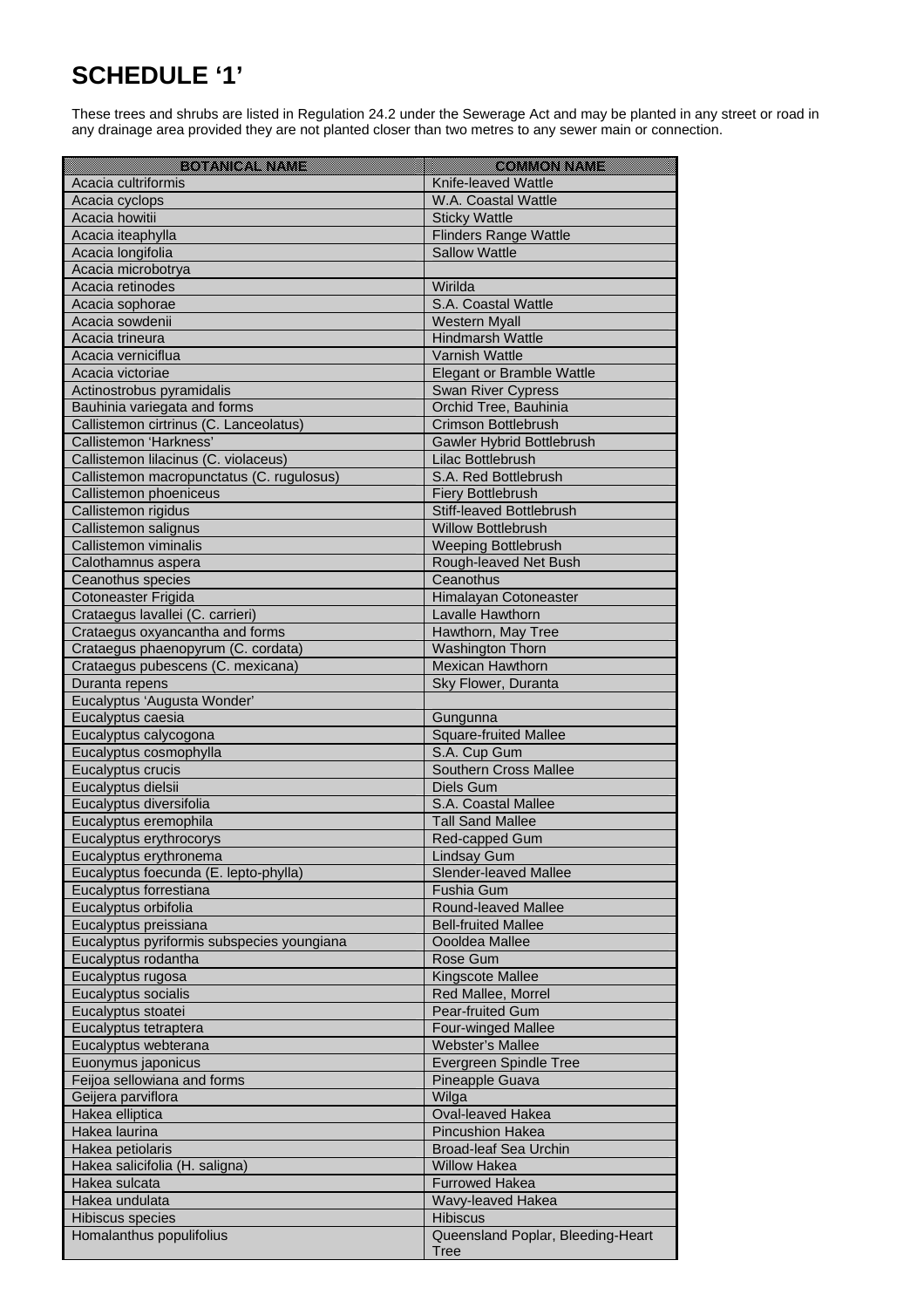| Lagerstroemia 'Eavesii'                      | Mauve Crepe-Myrtle                                       |
|----------------------------------------------|----------------------------------------------------------|
| Lagerstroemia indica                         | <b>Pink Crepe-Myrtle</b>                                 |
| Leptospermum laevigatum                      | Victoria Coastal Tea Tree                                |
| Malus species                                | <b>Flowering Crabs and Apples</b>                        |
| Melaleuca elliptica                          | <b>Granite Honey Myrtle</b>                              |
| Melaleuca Fulgens                            | <b>Scarlet Honey Myrtle</b>                              |
| Melaleuca Glomerata                          |                                                          |
| Melaleuca hypericifolia                      | <b>Hillock Bush</b>                                      |
| Melaleuca incana                             | Yellow-Flowered Grey Honey Myrtle                        |
| Melaleuca lateritia                          | <b>Robin Redbreast Bush</b>                              |
| Melaleuca nesophila                          | Western Honey Myrtle                                     |
| Melaleuca pentagona                          |                                                          |
| Melaleuca radula                             | <b>Graceful Honey Myrtle</b>                             |
| Melaleuca squamea                            |                                                          |
| Photinia serrulata                           | <b>Chinese Hawthorn</b>                                  |
| Pittosporum crassifolium and veriegated form | Karo                                                     |
| Pittosporum phylliraeoides                   | Native Apricot, Weeping Pittosporum                      |
| Pittosporum tenuifolium                      | New Zealand Kohuhu                                       |
| Pittosporum tenuifolium 'Pirpureum'          |                                                          |
| Prunus species                               | Flowering Almonds, Plums, Apricots,<br>Cherries, Peaches |
| Pyracantha coccinea 'lalandei'               | Lalande Firethorn                                        |
| Pyracantha crenulata                         | <b>Nepal Firethorn</b>                                   |
| Pyracantha rodgersiana                       | Yellow-Berry Firethorn                                   |
| Sophora tetraptera                           | Kellow Kowhai                                            |
| Spartium junceum                             | Spanish Broom                                            |
| Stenolobium alatum (Tecoma smithii)          | <b>Winged Yellow-Trumpet</b>                             |
| Stenolobium stans (Tecoma stans)             | <b>Florida Tellow-Trumpet</b>                            |
| Syzgium Coolminianum                         | <b>Blue Lilly Pilly</b>                                  |
| Viburnum tinus                               | Laurustinus                                              |
| Vitex agnus-castus                           | <b>Lilac Chaste Tree</b>                                 |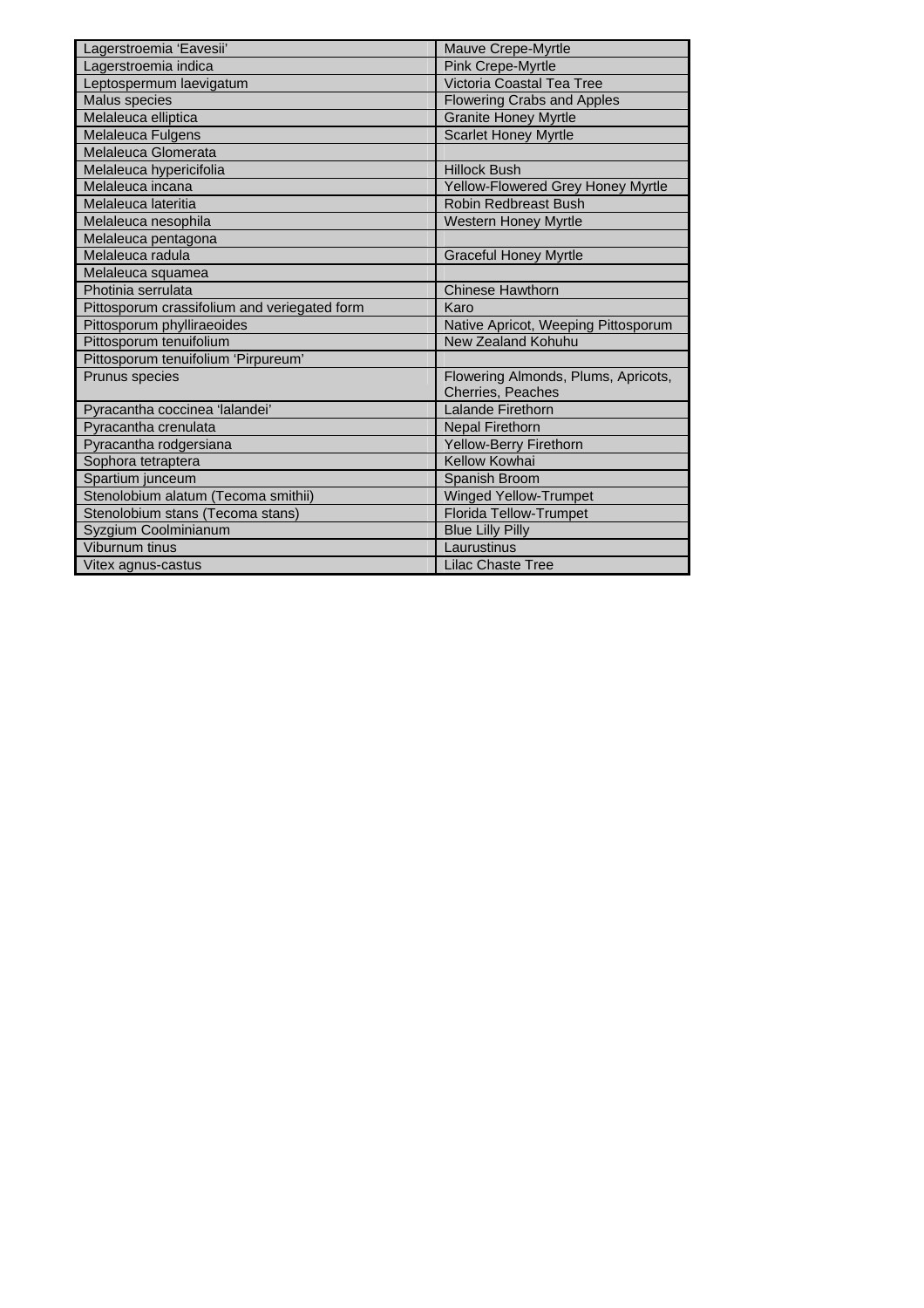# **PROVISIONALLY CLASSIFIED SCHEDULE '1'**

These trees are comparable to those listed in Schedule 1 but require written SA Water approval prior to planting in streets or roads.

| Botanica en 1970           | <u>eonnommun</u>                |
|----------------------------|---------------------------------|
| Abelia rupestris           | Chinese Abelia                  |
| Abelia schumanni           |                                 |
| Abelia 'Summer Gold'       | Golden Abelia                   |
| Acacia acinacea            | <b>Gold Dust Wattle</b>         |
| Acacia argyrophylla        | Golden Grey Mulga               |
| Acacia armata              | Kangaroo Thorn                  |
| Acacia brachybotrya        | <b>Grey Mulga</b>               |
| Acacia burkittii           | Sand Hill Wattle                |
| Acacia buxifolio           |                                 |
| Acacia calamifolio         | <b>Wallowa Wattle</b>           |
| Acacia cometes             |                                 |
| Acacia continua            | <b>Thorn Wattle</b>             |
| Acacia drummondii          | <b>Drummond Wattle</b>          |
| Acacia floribunda          | <b>Gossamer Wattle</b>          |
| Acacia glandulicarpa       | Gland Wattle, Hairy Pod Wattle  |
| Acacia glaucoptera         | <b>Flat Wattle</b>              |
| Acacia gracilifolia        |                                 |
| Acacia hakeoides           | <b>Hakea Wattle</b>             |
| Acacia ligulata            | Umbrella Bush                   |
| Acacia menzelii            | Menzel's Wattle                 |
| Acacia myrtifolia          | SA Silver Wattle, Bitterleaf    |
| Acacia notabilis           | Notable Wattle                  |
| Acacia podalyriifolia      | <b>Queensland Silver Wattle</b> |
| Acacia pycnantha           | <b>Golden Wattle</b>            |
| Acacia rotundifolia        | Round-leaved Wattle             |
| Acacia rigens              | Nealie, Needle Bush Wattle      |
| Acacia rivalis             | <b>Silver Wattle</b>            |
| Acacia sclerophylla        | Hard-leaf Wattle                |
| Acacia spectabilis         | Mudgee Wattle                   |
| Acacia spinescens          | <b>Spiny Wattle</b>             |
| Acacia trineura            | <b>Hindmarsh Wattle</b>         |
| Acacia verticillata        | <b>Prickly Moses</b>            |
| Acacia vestita             | <b>Hairy Wattle</b>             |
| Acacia wilhelmiana         | <b>Dwarf Nealie</b>             |
| Agonis junipering          | Juniper Myrtle                  |
| Aloe aborescens            | <b>Tree Aloe</b>                |
| Anigozanthos flavidus      | Yellow Kangaroo Paw             |
| Astartea ambigua           |                                 |
| Astartea fascicularis      |                                 |
| Atriplex cinerea           | Coast Saltbush                  |
| Atriplex nummularia        | Old Man Saltbush                |
| Atriplex rhagodioides      | <b>Silver Saltbush</b>          |
| Atriplex semibaccata       | <b>Berry Saltbush</b>           |
| Baeckea behrii             | <b>Broombush</b>                |
| Banksia baueri             | <b>Teddy Bear Banksia</b>       |
| Banksia brownii            | <b>Red Banksia</b>              |
| Banksia caleyi             | Calev's Banksia                 |
| Banksia collina            | <b>Hill Banksia</b>             |
| Banksia dryandroides       | Dryandra Leaved Banksia         |
| Banksia ericifolia         | Heath-leaved Banksia            |
| Banksia grandis            | <b>Bull Banksia</b>             |
| Banksia hookerana          | Hookers Banksia                 |
| Banksia integrifolia       | Coast Banksia                   |
| Banksia media              | <b>Golden Stalk</b>             |
| Banksia nutans             | Nodding Banksia                 |
| Banksia ornata             | Desert Banksia                  |
| Banksia sphaerocarpa       | Round-fruited Banksia           |
| Bauera ruboides            | <b>Wiry Bauera</b>              |
| Bauera sessiliflora        | <b>Grampians Bauera</b>         |
| Beaufortia sparsa          | Swamp or Gravel Bottlebrush     |
| Boronia denticulata        | Mauve Boronia                   |
| Brachysema lanceolata      | Swan River Pea Bush             |
| Callistemon 'Captain Cook' | Captain Cook Bottlebrush        |
| Callistemon brachyandrus   | Prickly Bottlebrush             |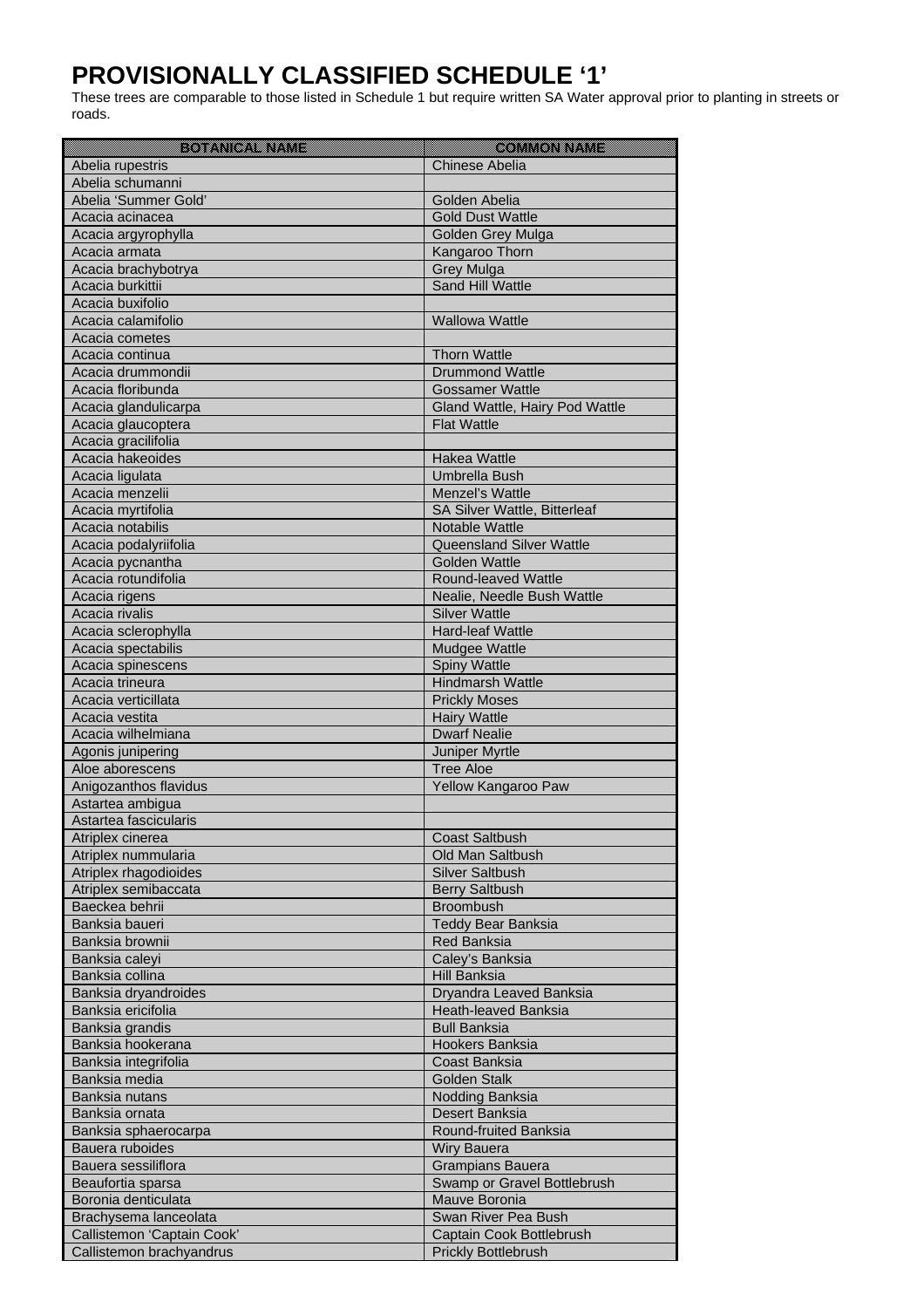| Callistemon 'Kings Park Special'                     | Kings Park Bottlebrush                                 |
|------------------------------------------------------|--------------------------------------------------------|
| Callistemon pallidus                                 | Lemon Bottlebrush                                      |
| Callistemon pinifolius                               | <b>Green Bottlebrush</b>                               |
| Callistemon polandii                                 |                                                        |
| Callistemon speciosus                                | Albany Bottlebrush                                     |
| Callistemon teretifoliusq                            | Needle or Bearded Bottlebrush                          |
| Callistemon viridflorus                              |                                                        |
| Calothamnus homalophyllus<br>Calothamnus quadrifidus | <b>Murchison Claw Flower</b><br><b>Crimson Netbush</b> |
| Calothamnus quadrifidus var. obtusa                  |                                                        |
| Calothamnus villosus                                 | <b>Woolly Netbush</b>                                  |
| Calytrix alpestris                                   | <b>Snow Myrtle</b>                                     |
| Calytrix tetragona                                   | <b>Fringe Myrtle</b>                                   |
| Casia all species                                    | Cassia                                                 |
| Casuarina muelleriana                                | <b>Slaty Sheoak</b>                                    |
| (Allocasuarina muelleriana)                          |                                                        |
| Centaurea cineraria                                  | <b>Dusty Miller</b>                                    |
| Chamelaucium uncinatum                               | Geraldton Wax, White Flowers                           |
| Cistus laurifolius<br>Cistus 'Brilliancy'            | Laurel-leaved Rock Rose                                |
| Coprosma kirkii                                      | <b>Rock Rose</b><br><b>Creeping Coprosma</b>           |
| Coprosma repens                                      |                                                        |
| Convolvulus cneorum                                  |                                                        |
| Convolvulus mauritanicus                             |                                                        |
| Cordyline australia                                  | Cabbage Tree, Giant Dracena                            |
| Correa alba                                          | <b>White Correa</b>                                    |
| Correa backhousiana                                  |                                                        |
| Correa baeuerlenii                                   | Chef's Cap Correa                                      |
| Correa calycina                                      |                                                        |
| Correa glabra                                        | <b>Rock Correa</b>                                     |
| Correa schlechtlendalii                              | Narow Bell Correa                                      |
| Darwinia citriodora                                  | Lemon-scented Myrtle                                   |
| Dillwinia hispida                                    |                                                        |
| Dodonaea attenuata<br>Dodonaea bursariifolia         | Narrow-leaved Hopbush                                  |
| Dodonaea hexandra                                    |                                                        |
| Dodonaea lobulata                                    |                                                        |
| Dodonaea stenophylla                                 |                                                        |
| Dodonaea stenozyga                                   |                                                        |
| Dodonaea viscosa                                     | Sticky Hopbush, Ake Ake                                |
| Dryandra formosa                                     | Showy Dryandra                                         |
| Elaeagnus pungens                                    | Evergreen Oleaster                                     |
| Eremophila alternifolia                              | Magenta Emu Bush                                       |
| Eremophila behriana                                  |                                                        |
| Eremophila brevifolia<br>Eremophila calorhabdos      |                                                        |
| Eremophila crassifolia                               |                                                        |
| Eremophila decipiens                                 |                                                        |
| Eremophila denticulata                               |                                                        |
| Eremophila divaricata                                | Spreading Emu Bush                                     |
| Eremophila drummondi                                 |                                                        |
| Eremophila freelingii                                | Limestone Fuchsia                                      |
| Eremophila gibbifolia                                |                                                        |
| Eremophila glabra                                    | Common Emu Bush, Tar Bush                              |
| Eremophila hillii                                    |                                                        |
| Eremophila ioantha                                   |                                                        |
| Eremophila laanii                                    |                                                        |
| Eremophila macdonnellii<br>Eremophila maculata       |                                                        |
| Eremophila maculata var. brevifolia                  | Spotted Emu Bush                                       |
| Eremophila oppositifolia                             | Twin-leaf Emu Bush, Weeooka                            |
| Eremophila polyclada                                 | White Emu Bush                                         |
| Eremophila racemosa syn. bicolour                    |                                                        |
| Eremophila scoparia                                  | Silvery Emu Bush                                       |
| Eremophila serrulata                                 |                                                        |
| Eremophila weldii                                    |                                                        |
| Eremophila youngii                                   |                                                        |
| Eriostemon myoporoides                               | Native Daphne, Long-leaf Waxflower                     |
| Escallonia macrantha                                 | Common Escallonia                                      |
| Eupatorium sordidum                                  | <b>Violet Mist Flower</b>                              |
| Eucalyptus gillii                                    | <b>Curly Mallee</b>                                    |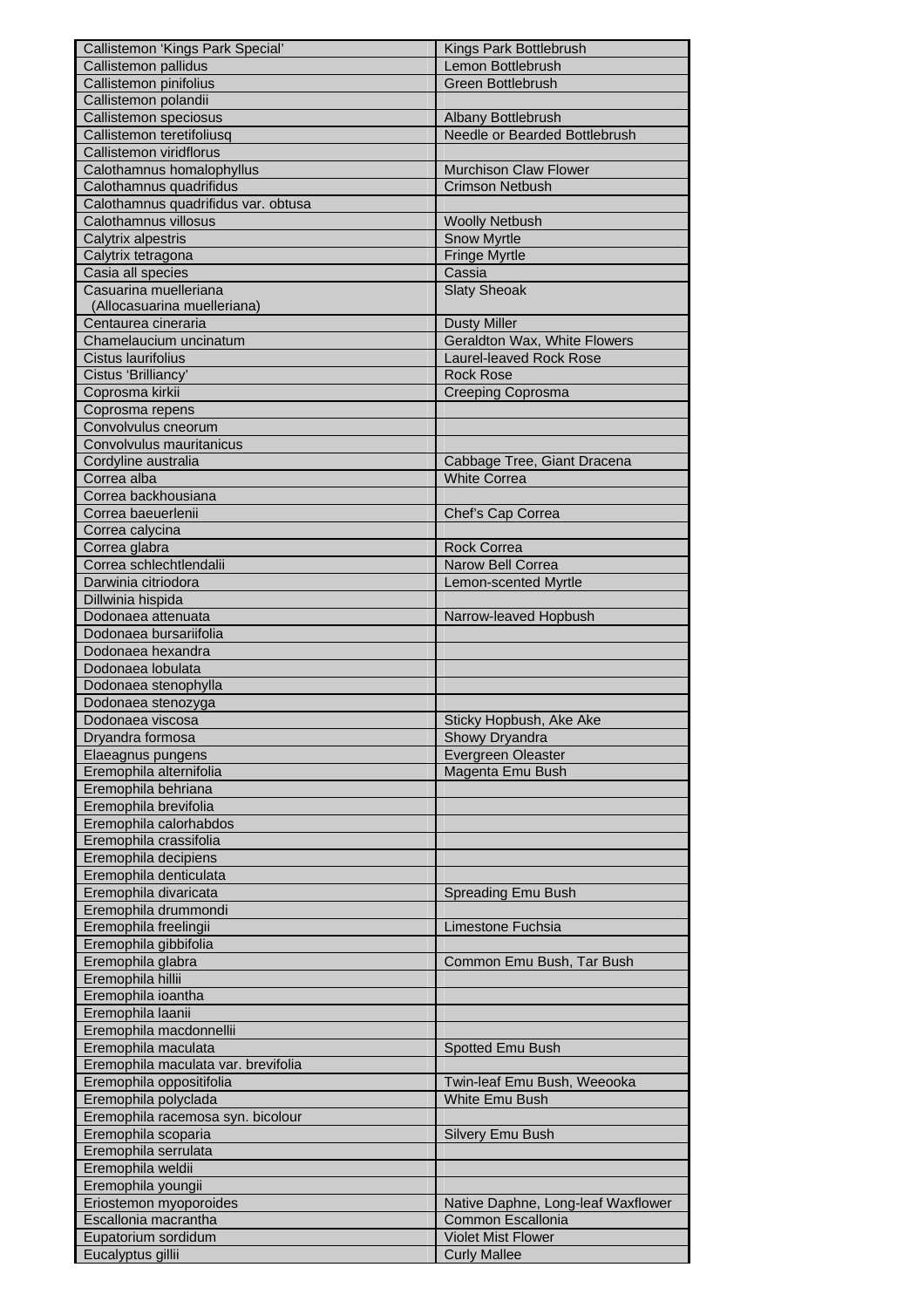| Eucalyptus kruseana<br><b>Kruse's Mallee</b><br>Eucalyptus macrocarpa<br>Rose of the West Mottlecah<br>Eucalyptus sepulcralis<br><b>Weeping Gum</b><br>Silver Marlock, Tallerack<br>Eucalyptus tetragona<br>Gardenia species<br>Gardenia<br>Goodia lotifolia<br>Golden Tip<br>Gossypium sturtianum<br><b>Sturts Desert Rose</b><br>Grevillea 'Clearview David'<br>Grevillea 'Crosbie Morrison'<br>Grevillea 'Glen Sandra'<br>Grevillea 'Pink Pearl'<br>Grevillea 'Poorinda Constance'<br>Grevillea 'Poorinda Elegance'<br>Grevillea 'Poorinda Firebird'<br>Grevillea 'Poorinda Peter'<br>Grevillea 'Poorinda Royal Mantel'<br>Grevillea 'Poorinda Queen'<br>Grevillea 'White Wings'<br>Grevillea alpina<br>Cat's Claws<br>Grevillea argyrophylla<br>Silver-leaved Grevillea<br>Rough Grevillea<br>Grevillea aspera<br>Grevillea asplenifolia<br><b>Fern-leaved Grevillea</b><br>Grevillea baueri<br>Grevillea biternata<br>Grevillea crithmifolia<br>Grevillea dimorpha<br><b>Flame Grevillea</b><br>Smooth Grevillea<br>Grevillea glabrata<br>Grevillea hookeriana<br><b>Toothbrush Grevillea</b><br><b>Prickly Grevillea</b><br>Grevillea juniperina (Upright form)<br><b>Woolly Grevillea</b><br>Grevillea lanigera (dwarf)<br>Grevillea lavandulacea<br>Lavender Grevillea<br>Grevillea pinaster<br>Grevillea pterosperma<br><b>Desert Grevillea</b><br>Grevillea rosmarinifolia<br><b>Rosemary Grevillea</b><br>Grevillea rosmarinifolia 'Jenkinsii'<br><b>Rosemary Grevillea</b><br>Grevillea sericea<br>Grevillea thelemanniana 'Spriggs'<br>Grevillea thelemanniana (upright form)<br>Spider Net Grevillea<br>Grevillea victoriae<br>Royal Grevillea<br>Guichenotia macrantha<br>Hakea bucculenta<br>Hakea francisiana<br><b>Bottle Brush Hakea</b><br>Hakea incrassata<br>Needle Bush<br>Hakea leucoptera<br>Hakea muelleriana<br>Mueller's Hakea<br>Hakea multineata<br><b>Grass-leaved Hakea</b><br><b>Yellow Hakea</b><br>Hakea nodosa<br>Hakea orthorrhyncha<br>Hakea preissii<br><b>Christmas Hakea</b><br>Hakea rostrata<br><b>Beaked Hakea</b><br>Silky Hakea<br>Hakea sericea<br>Hakea ulicina<br><b>Furze Hakea</b><br>Veronica<br>Hebe all species<br><b>Cutleaf Hibbertia</b><br>Hibbertia cuneiformis<br>Hovea longifolia var. lanceolata<br>Hypocalymma augustifolium<br>Hypocalymma cordifolium<br>Indigofera australia<br>Australian Indigo<br>Kunzea baxteri<br>Scarlet Kunzea<br>Kunzea preissianna var. glabra<br><b>Slender Velvet Bush</b><br>Lasiopetalum baueri<br>Lasiopetalum behrii<br><b>Pink Velvet Bush</b><br><b>Green Tea Tree</b><br>Leptospermum coriaceum<br>Leptospermum flavescens<br><b>Tantoon Tea Tree</b><br>Leptospermum juniperinum<br>Leptospermum pubescens<br><b>Silky Tea Tree</b><br>Leptospermum rotundifolium<br>Round-leaved Tea Tree<br>Leptospermum scoparium 'Lambethii'<br>Leucodendrum argenteum<br><b>Silver Tree</b> | Eucalyptus grossa | <b>Course-leaved Mallee</b> |
|---------------------------------------------------------------------------------------------------------------------------------------------------------------------------------------------------------------------------------------------------------------------------------------------------------------------------------------------------------------------------------------------------------------------------------------------------------------------------------------------------------------------------------------------------------------------------------------------------------------------------------------------------------------------------------------------------------------------------------------------------------------------------------------------------------------------------------------------------------------------------------------------------------------------------------------------------------------------------------------------------------------------------------------------------------------------------------------------------------------------------------------------------------------------------------------------------------------------------------------------------------------------------------------------------------------------------------------------------------------------------------------------------------------------------------------------------------------------------------------------------------------------------------------------------------------------------------------------------------------------------------------------------------------------------------------------------------------------------------------------------------------------------------------------------------------------------------------------------------------------------------------------------------------------------------------------------------------------------------------------------------------------------------------------------------------------------------------------------------------------------------------------------------------------------------------------------------------------------------------------------------------------------------------------------------------------------------------------------------------------------------------------------------------------------------------------------------------------------------------------------------------------------------------------------------------------------------------------------------------------------------------------------------------------------------------------------------------------------------------------------------------------------------------------------------------------------------------------------------------------------------------|-------------------|-----------------------------|
|                                                                                                                                                                                                                                                                                                                                                                                                                                                                                                                                                                                                                                                                                                                                                                                                                                                                                                                                                                                                                                                                                                                                                                                                                                                                                                                                                                                                                                                                                                                                                                                                                                                                                                                                                                                                                                                                                                                                                                                                                                                                                                                                                                                                                                                                                                                                                                                                                                                                                                                                                                                                                                                                                                                                                                                                                                                                                       |                   |                             |
|                                                                                                                                                                                                                                                                                                                                                                                                                                                                                                                                                                                                                                                                                                                                                                                                                                                                                                                                                                                                                                                                                                                                                                                                                                                                                                                                                                                                                                                                                                                                                                                                                                                                                                                                                                                                                                                                                                                                                                                                                                                                                                                                                                                                                                                                                                                                                                                                                                                                                                                                                                                                                                                                                                                                                                                                                                                                                       |                   |                             |
|                                                                                                                                                                                                                                                                                                                                                                                                                                                                                                                                                                                                                                                                                                                                                                                                                                                                                                                                                                                                                                                                                                                                                                                                                                                                                                                                                                                                                                                                                                                                                                                                                                                                                                                                                                                                                                                                                                                                                                                                                                                                                                                                                                                                                                                                                                                                                                                                                                                                                                                                                                                                                                                                                                                                                                                                                                                                                       |                   |                             |
|                                                                                                                                                                                                                                                                                                                                                                                                                                                                                                                                                                                                                                                                                                                                                                                                                                                                                                                                                                                                                                                                                                                                                                                                                                                                                                                                                                                                                                                                                                                                                                                                                                                                                                                                                                                                                                                                                                                                                                                                                                                                                                                                                                                                                                                                                                                                                                                                                                                                                                                                                                                                                                                                                                                                                                                                                                                                                       |                   |                             |
|                                                                                                                                                                                                                                                                                                                                                                                                                                                                                                                                                                                                                                                                                                                                                                                                                                                                                                                                                                                                                                                                                                                                                                                                                                                                                                                                                                                                                                                                                                                                                                                                                                                                                                                                                                                                                                                                                                                                                                                                                                                                                                                                                                                                                                                                                                                                                                                                                                                                                                                                                                                                                                                                                                                                                                                                                                                                                       |                   |                             |
|                                                                                                                                                                                                                                                                                                                                                                                                                                                                                                                                                                                                                                                                                                                                                                                                                                                                                                                                                                                                                                                                                                                                                                                                                                                                                                                                                                                                                                                                                                                                                                                                                                                                                                                                                                                                                                                                                                                                                                                                                                                                                                                                                                                                                                                                                                                                                                                                                                                                                                                                                                                                                                                                                                                                                                                                                                                                                       |                   |                             |
|                                                                                                                                                                                                                                                                                                                                                                                                                                                                                                                                                                                                                                                                                                                                                                                                                                                                                                                                                                                                                                                                                                                                                                                                                                                                                                                                                                                                                                                                                                                                                                                                                                                                                                                                                                                                                                                                                                                                                                                                                                                                                                                                                                                                                                                                                                                                                                                                                                                                                                                                                                                                                                                                                                                                                                                                                                                                                       |                   |                             |
|                                                                                                                                                                                                                                                                                                                                                                                                                                                                                                                                                                                                                                                                                                                                                                                                                                                                                                                                                                                                                                                                                                                                                                                                                                                                                                                                                                                                                                                                                                                                                                                                                                                                                                                                                                                                                                                                                                                                                                                                                                                                                                                                                                                                                                                                                                                                                                                                                                                                                                                                                                                                                                                                                                                                                                                                                                                                                       |                   |                             |
|                                                                                                                                                                                                                                                                                                                                                                                                                                                                                                                                                                                                                                                                                                                                                                                                                                                                                                                                                                                                                                                                                                                                                                                                                                                                                                                                                                                                                                                                                                                                                                                                                                                                                                                                                                                                                                                                                                                                                                                                                                                                                                                                                                                                                                                                                                                                                                                                                                                                                                                                                                                                                                                                                                                                                                                                                                                                                       |                   |                             |
|                                                                                                                                                                                                                                                                                                                                                                                                                                                                                                                                                                                                                                                                                                                                                                                                                                                                                                                                                                                                                                                                                                                                                                                                                                                                                                                                                                                                                                                                                                                                                                                                                                                                                                                                                                                                                                                                                                                                                                                                                                                                                                                                                                                                                                                                                                                                                                                                                                                                                                                                                                                                                                                                                                                                                                                                                                                                                       |                   |                             |
|                                                                                                                                                                                                                                                                                                                                                                                                                                                                                                                                                                                                                                                                                                                                                                                                                                                                                                                                                                                                                                                                                                                                                                                                                                                                                                                                                                                                                                                                                                                                                                                                                                                                                                                                                                                                                                                                                                                                                                                                                                                                                                                                                                                                                                                                                                                                                                                                                                                                                                                                                                                                                                                                                                                                                                                                                                                                                       |                   |                             |
|                                                                                                                                                                                                                                                                                                                                                                                                                                                                                                                                                                                                                                                                                                                                                                                                                                                                                                                                                                                                                                                                                                                                                                                                                                                                                                                                                                                                                                                                                                                                                                                                                                                                                                                                                                                                                                                                                                                                                                                                                                                                                                                                                                                                                                                                                                                                                                                                                                                                                                                                                                                                                                                                                                                                                                                                                                                                                       |                   |                             |
|                                                                                                                                                                                                                                                                                                                                                                                                                                                                                                                                                                                                                                                                                                                                                                                                                                                                                                                                                                                                                                                                                                                                                                                                                                                                                                                                                                                                                                                                                                                                                                                                                                                                                                                                                                                                                                                                                                                                                                                                                                                                                                                                                                                                                                                                                                                                                                                                                                                                                                                                                                                                                                                                                                                                                                                                                                                                                       |                   |                             |
|                                                                                                                                                                                                                                                                                                                                                                                                                                                                                                                                                                                                                                                                                                                                                                                                                                                                                                                                                                                                                                                                                                                                                                                                                                                                                                                                                                                                                                                                                                                                                                                                                                                                                                                                                                                                                                                                                                                                                                                                                                                                                                                                                                                                                                                                                                                                                                                                                                                                                                                                                                                                                                                                                                                                                                                                                                                                                       |                   |                             |
|                                                                                                                                                                                                                                                                                                                                                                                                                                                                                                                                                                                                                                                                                                                                                                                                                                                                                                                                                                                                                                                                                                                                                                                                                                                                                                                                                                                                                                                                                                                                                                                                                                                                                                                                                                                                                                                                                                                                                                                                                                                                                                                                                                                                                                                                                                                                                                                                                                                                                                                                                                                                                                                                                                                                                                                                                                                                                       |                   |                             |
|                                                                                                                                                                                                                                                                                                                                                                                                                                                                                                                                                                                                                                                                                                                                                                                                                                                                                                                                                                                                                                                                                                                                                                                                                                                                                                                                                                                                                                                                                                                                                                                                                                                                                                                                                                                                                                                                                                                                                                                                                                                                                                                                                                                                                                                                                                                                                                                                                                                                                                                                                                                                                                                                                                                                                                                                                                                                                       |                   |                             |
|                                                                                                                                                                                                                                                                                                                                                                                                                                                                                                                                                                                                                                                                                                                                                                                                                                                                                                                                                                                                                                                                                                                                                                                                                                                                                                                                                                                                                                                                                                                                                                                                                                                                                                                                                                                                                                                                                                                                                                                                                                                                                                                                                                                                                                                                                                                                                                                                                                                                                                                                                                                                                                                                                                                                                                                                                                                                                       |                   |                             |
|                                                                                                                                                                                                                                                                                                                                                                                                                                                                                                                                                                                                                                                                                                                                                                                                                                                                                                                                                                                                                                                                                                                                                                                                                                                                                                                                                                                                                                                                                                                                                                                                                                                                                                                                                                                                                                                                                                                                                                                                                                                                                                                                                                                                                                                                                                                                                                                                                                                                                                                                                                                                                                                                                                                                                                                                                                                                                       |                   |                             |
|                                                                                                                                                                                                                                                                                                                                                                                                                                                                                                                                                                                                                                                                                                                                                                                                                                                                                                                                                                                                                                                                                                                                                                                                                                                                                                                                                                                                                                                                                                                                                                                                                                                                                                                                                                                                                                                                                                                                                                                                                                                                                                                                                                                                                                                                                                                                                                                                                                                                                                                                                                                                                                                                                                                                                                                                                                                                                       |                   |                             |
|                                                                                                                                                                                                                                                                                                                                                                                                                                                                                                                                                                                                                                                                                                                                                                                                                                                                                                                                                                                                                                                                                                                                                                                                                                                                                                                                                                                                                                                                                                                                                                                                                                                                                                                                                                                                                                                                                                                                                                                                                                                                                                                                                                                                                                                                                                                                                                                                                                                                                                                                                                                                                                                                                                                                                                                                                                                                                       |                   |                             |
|                                                                                                                                                                                                                                                                                                                                                                                                                                                                                                                                                                                                                                                                                                                                                                                                                                                                                                                                                                                                                                                                                                                                                                                                                                                                                                                                                                                                                                                                                                                                                                                                                                                                                                                                                                                                                                                                                                                                                                                                                                                                                                                                                                                                                                                                                                                                                                                                                                                                                                                                                                                                                                                                                                                                                                                                                                                                                       |                   |                             |
|                                                                                                                                                                                                                                                                                                                                                                                                                                                                                                                                                                                                                                                                                                                                                                                                                                                                                                                                                                                                                                                                                                                                                                                                                                                                                                                                                                                                                                                                                                                                                                                                                                                                                                                                                                                                                                                                                                                                                                                                                                                                                                                                                                                                                                                                                                                                                                                                                                                                                                                                                                                                                                                                                                                                                                                                                                                                                       |                   |                             |
|                                                                                                                                                                                                                                                                                                                                                                                                                                                                                                                                                                                                                                                                                                                                                                                                                                                                                                                                                                                                                                                                                                                                                                                                                                                                                                                                                                                                                                                                                                                                                                                                                                                                                                                                                                                                                                                                                                                                                                                                                                                                                                                                                                                                                                                                                                                                                                                                                                                                                                                                                                                                                                                                                                                                                                                                                                                                                       |                   |                             |
|                                                                                                                                                                                                                                                                                                                                                                                                                                                                                                                                                                                                                                                                                                                                                                                                                                                                                                                                                                                                                                                                                                                                                                                                                                                                                                                                                                                                                                                                                                                                                                                                                                                                                                                                                                                                                                                                                                                                                                                                                                                                                                                                                                                                                                                                                                                                                                                                                                                                                                                                                                                                                                                                                                                                                                                                                                                                                       |                   |                             |
|                                                                                                                                                                                                                                                                                                                                                                                                                                                                                                                                                                                                                                                                                                                                                                                                                                                                                                                                                                                                                                                                                                                                                                                                                                                                                                                                                                                                                                                                                                                                                                                                                                                                                                                                                                                                                                                                                                                                                                                                                                                                                                                                                                                                                                                                                                                                                                                                                                                                                                                                                                                                                                                                                                                                                                                                                                                                                       |                   |                             |
|                                                                                                                                                                                                                                                                                                                                                                                                                                                                                                                                                                                                                                                                                                                                                                                                                                                                                                                                                                                                                                                                                                                                                                                                                                                                                                                                                                                                                                                                                                                                                                                                                                                                                                                                                                                                                                                                                                                                                                                                                                                                                                                                                                                                                                                                                                                                                                                                                                                                                                                                                                                                                                                                                                                                                                                                                                                                                       |                   |                             |
|                                                                                                                                                                                                                                                                                                                                                                                                                                                                                                                                                                                                                                                                                                                                                                                                                                                                                                                                                                                                                                                                                                                                                                                                                                                                                                                                                                                                                                                                                                                                                                                                                                                                                                                                                                                                                                                                                                                                                                                                                                                                                                                                                                                                                                                                                                                                                                                                                                                                                                                                                                                                                                                                                                                                                                                                                                                                                       |                   |                             |
|                                                                                                                                                                                                                                                                                                                                                                                                                                                                                                                                                                                                                                                                                                                                                                                                                                                                                                                                                                                                                                                                                                                                                                                                                                                                                                                                                                                                                                                                                                                                                                                                                                                                                                                                                                                                                                                                                                                                                                                                                                                                                                                                                                                                                                                                                                                                                                                                                                                                                                                                                                                                                                                                                                                                                                                                                                                                                       |                   |                             |
|                                                                                                                                                                                                                                                                                                                                                                                                                                                                                                                                                                                                                                                                                                                                                                                                                                                                                                                                                                                                                                                                                                                                                                                                                                                                                                                                                                                                                                                                                                                                                                                                                                                                                                                                                                                                                                                                                                                                                                                                                                                                                                                                                                                                                                                                                                                                                                                                                                                                                                                                                                                                                                                                                                                                                                                                                                                                                       |                   |                             |
|                                                                                                                                                                                                                                                                                                                                                                                                                                                                                                                                                                                                                                                                                                                                                                                                                                                                                                                                                                                                                                                                                                                                                                                                                                                                                                                                                                                                                                                                                                                                                                                                                                                                                                                                                                                                                                                                                                                                                                                                                                                                                                                                                                                                                                                                                                                                                                                                                                                                                                                                                                                                                                                                                                                                                                                                                                                                                       |                   |                             |
|                                                                                                                                                                                                                                                                                                                                                                                                                                                                                                                                                                                                                                                                                                                                                                                                                                                                                                                                                                                                                                                                                                                                                                                                                                                                                                                                                                                                                                                                                                                                                                                                                                                                                                                                                                                                                                                                                                                                                                                                                                                                                                                                                                                                                                                                                                                                                                                                                                                                                                                                                                                                                                                                                                                                                                                                                                                                                       |                   |                             |
|                                                                                                                                                                                                                                                                                                                                                                                                                                                                                                                                                                                                                                                                                                                                                                                                                                                                                                                                                                                                                                                                                                                                                                                                                                                                                                                                                                                                                                                                                                                                                                                                                                                                                                                                                                                                                                                                                                                                                                                                                                                                                                                                                                                                                                                                                                                                                                                                                                                                                                                                                                                                                                                                                                                                                                                                                                                                                       |                   |                             |
|                                                                                                                                                                                                                                                                                                                                                                                                                                                                                                                                                                                                                                                                                                                                                                                                                                                                                                                                                                                                                                                                                                                                                                                                                                                                                                                                                                                                                                                                                                                                                                                                                                                                                                                                                                                                                                                                                                                                                                                                                                                                                                                                                                                                                                                                                                                                                                                                                                                                                                                                                                                                                                                                                                                                                                                                                                                                                       |                   |                             |
|                                                                                                                                                                                                                                                                                                                                                                                                                                                                                                                                                                                                                                                                                                                                                                                                                                                                                                                                                                                                                                                                                                                                                                                                                                                                                                                                                                                                                                                                                                                                                                                                                                                                                                                                                                                                                                                                                                                                                                                                                                                                                                                                                                                                                                                                                                                                                                                                                                                                                                                                                                                                                                                                                                                                                                                                                                                                                       |                   |                             |
|                                                                                                                                                                                                                                                                                                                                                                                                                                                                                                                                                                                                                                                                                                                                                                                                                                                                                                                                                                                                                                                                                                                                                                                                                                                                                                                                                                                                                                                                                                                                                                                                                                                                                                                                                                                                                                                                                                                                                                                                                                                                                                                                                                                                                                                                                                                                                                                                                                                                                                                                                                                                                                                                                                                                                                                                                                                                                       |                   |                             |
|                                                                                                                                                                                                                                                                                                                                                                                                                                                                                                                                                                                                                                                                                                                                                                                                                                                                                                                                                                                                                                                                                                                                                                                                                                                                                                                                                                                                                                                                                                                                                                                                                                                                                                                                                                                                                                                                                                                                                                                                                                                                                                                                                                                                                                                                                                                                                                                                                                                                                                                                                                                                                                                                                                                                                                                                                                                                                       |                   |                             |
|                                                                                                                                                                                                                                                                                                                                                                                                                                                                                                                                                                                                                                                                                                                                                                                                                                                                                                                                                                                                                                                                                                                                                                                                                                                                                                                                                                                                                                                                                                                                                                                                                                                                                                                                                                                                                                                                                                                                                                                                                                                                                                                                                                                                                                                                                                                                                                                                                                                                                                                                                                                                                                                                                                                                                                                                                                                                                       |                   |                             |
|                                                                                                                                                                                                                                                                                                                                                                                                                                                                                                                                                                                                                                                                                                                                                                                                                                                                                                                                                                                                                                                                                                                                                                                                                                                                                                                                                                                                                                                                                                                                                                                                                                                                                                                                                                                                                                                                                                                                                                                                                                                                                                                                                                                                                                                                                                                                                                                                                                                                                                                                                                                                                                                                                                                                                                                                                                                                                       |                   |                             |
|                                                                                                                                                                                                                                                                                                                                                                                                                                                                                                                                                                                                                                                                                                                                                                                                                                                                                                                                                                                                                                                                                                                                                                                                                                                                                                                                                                                                                                                                                                                                                                                                                                                                                                                                                                                                                                                                                                                                                                                                                                                                                                                                                                                                                                                                                                                                                                                                                                                                                                                                                                                                                                                                                                                                                                                                                                                                                       |                   |                             |
|                                                                                                                                                                                                                                                                                                                                                                                                                                                                                                                                                                                                                                                                                                                                                                                                                                                                                                                                                                                                                                                                                                                                                                                                                                                                                                                                                                                                                                                                                                                                                                                                                                                                                                                                                                                                                                                                                                                                                                                                                                                                                                                                                                                                                                                                                                                                                                                                                                                                                                                                                                                                                                                                                                                                                                                                                                                                                       |                   |                             |
|                                                                                                                                                                                                                                                                                                                                                                                                                                                                                                                                                                                                                                                                                                                                                                                                                                                                                                                                                                                                                                                                                                                                                                                                                                                                                                                                                                                                                                                                                                                                                                                                                                                                                                                                                                                                                                                                                                                                                                                                                                                                                                                                                                                                                                                                                                                                                                                                                                                                                                                                                                                                                                                                                                                                                                                                                                                                                       |                   |                             |
|                                                                                                                                                                                                                                                                                                                                                                                                                                                                                                                                                                                                                                                                                                                                                                                                                                                                                                                                                                                                                                                                                                                                                                                                                                                                                                                                                                                                                                                                                                                                                                                                                                                                                                                                                                                                                                                                                                                                                                                                                                                                                                                                                                                                                                                                                                                                                                                                                                                                                                                                                                                                                                                                                                                                                                                                                                                                                       |                   |                             |
|                                                                                                                                                                                                                                                                                                                                                                                                                                                                                                                                                                                                                                                                                                                                                                                                                                                                                                                                                                                                                                                                                                                                                                                                                                                                                                                                                                                                                                                                                                                                                                                                                                                                                                                                                                                                                                                                                                                                                                                                                                                                                                                                                                                                                                                                                                                                                                                                                                                                                                                                                                                                                                                                                                                                                                                                                                                                                       |                   |                             |
|                                                                                                                                                                                                                                                                                                                                                                                                                                                                                                                                                                                                                                                                                                                                                                                                                                                                                                                                                                                                                                                                                                                                                                                                                                                                                                                                                                                                                                                                                                                                                                                                                                                                                                                                                                                                                                                                                                                                                                                                                                                                                                                                                                                                                                                                                                                                                                                                                                                                                                                                                                                                                                                                                                                                                                                                                                                                                       |                   |                             |
|                                                                                                                                                                                                                                                                                                                                                                                                                                                                                                                                                                                                                                                                                                                                                                                                                                                                                                                                                                                                                                                                                                                                                                                                                                                                                                                                                                                                                                                                                                                                                                                                                                                                                                                                                                                                                                                                                                                                                                                                                                                                                                                                                                                                                                                                                                                                                                                                                                                                                                                                                                                                                                                                                                                                                                                                                                                                                       |                   |                             |
|                                                                                                                                                                                                                                                                                                                                                                                                                                                                                                                                                                                                                                                                                                                                                                                                                                                                                                                                                                                                                                                                                                                                                                                                                                                                                                                                                                                                                                                                                                                                                                                                                                                                                                                                                                                                                                                                                                                                                                                                                                                                                                                                                                                                                                                                                                                                                                                                                                                                                                                                                                                                                                                                                                                                                                                                                                                                                       |                   |                             |
|                                                                                                                                                                                                                                                                                                                                                                                                                                                                                                                                                                                                                                                                                                                                                                                                                                                                                                                                                                                                                                                                                                                                                                                                                                                                                                                                                                                                                                                                                                                                                                                                                                                                                                                                                                                                                                                                                                                                                                                                                                                                                                                                                                                                                                                                                                                                                                                                                                                                                                                                                                                                                                                                                                                                                                                                                                                                                       |                   |                             |
|                                                                                                                                                                                                                                                                                                                                                                                                                                                                                                                                                                                                                                                                                                                                                                                                                                                                                                                                                                                                                                                                                                                                                                                                                                                                                                                                                                                                                                                                                                                                                                                                                                                                                                                                                                                                                                                                                                                                                                                                                                                                                                                                                                                                                                                                                                                                                                                                                                                                                                                                                                                                                                                                                                                                                                                                                                                                                       |                   |                             |
|                                                                                                                                                                                                                                                                                                                                                                                                                                                                                                                                                                                                                                                                                                                                                                                                                                                                                                                                                                                                                                                                                                                                                                                                                                                                                                                                                                                                                                                                                                                                                                                                                                                                                                                                                                                                                                                                                                                                                                                                                                                                                                                                                                                                                                                                                                                                                                                                                                                                                                                                                                                                                                                                                                                                                                                                                                                                                       |                   |                             |
|                                                                                                                                                                                                                                                                                                                                                                                                                                                                                                                                                                                                                                                                                                                                                                                                                                                                                                                                                                                                                                                                                                                                                                                                                                                                                                                                                                                                                                                                                                                                                                                                                                                                                                                                                                                                                                                                                                                                                                                                                                                                                                                                                                                                                                                                                                                                                                                                                                                                                                                                                                                                                                                                                                                                                                                                                                                                                       |                   |                             |
|                                                                                                                                                                                                                                                                                                                                                                                                                                                                                                                                                                                                                                                                                                                                                                                                                                                                                                                                                                                                                                                                                                                                                                                                                                                                                                                                                                                                                                                                                                                                                                                                                                                                                                                                                                                                                                                                                                                                                                                                                                                                                                                                                                                                                                                                                                                                                                                                                                                                                                                                                                                                                                                                                                                                                                                                                                                                                       |                   |                             |
|                                                                                                                                                                                                                                                                                                                                                                                                                                                                                                                                                                                                                                                                                                                                                                                                                                                                                                                                                                                                                                                                                                                                                                                                                                                                                                                                                                                                                                                                                                                                                                                                                                                                                                                                                                                                                                                                                                                                                                                                                                                                                                                                                                                                                                                                                                                                                                                                                                                                                                                                                                                                                                                                                                                                                                                                                                                                                       |                   |                             |
|                                                                                                                                                                                                                                                                                                                                                                                                                                                                                                                                                                                                                                                                                                                                                                                                                                                                                                                                                                                                                                                                                                                                                                                                                                                                                                                                                                                                                                                                                                                                                                                                                                                                                                                                                                                                                                                                                                                                                                                                                                                                                                                                                                                                                                                                                                                                                                                                                                                                                                                                                                                                                                                                                                                                                                                                                                                                                       |                   |                             |
|                                                                                                                                                                                                                                                                                                                                                                                                                                                                                                                                                                                                                                                                                                                                                                                                                                                                                                                                                                                                                                                                                                                                                                                                                                                                                                                                                                                                                                                                                                                                                                                                                                                                                                                                                                                                                                                                                                                                                                                                                                                                                                                                                                                                                                                                                                                                                                                                                                                                                                                                                                                                                                                                                                                                                                                                                                                                                       |                   |                             |
|                                                                                                                                                                                                                                                                                                                                                                                                                                                                                                                                                                                                                                                                                                                                                                                                                                                                                                                                                                                                                                                                                                                                                                                                                                                                                                                                                                                                                                                                                                                                                                                                                                                                                                                                                                                                                                                                                                                                                                                                                                                                                                                                                                                                                                                                                                                                                                                                                                                                                                                                                                                                                                                                                                                                                                                                                                                                                       |                   |                             |
|                                                                                                                                                                                                                                                                                                                                                                                                                                                                                                                                                                                                                                                                                                                                                                                                                                                                                                                                                                                                                                                                                                                                                                                                                                                                                                                                                                                                                                                                                                                                                                                                                                                                                                                                                                                                                                                                                                                                                                                                                                                                                                                                                                                                                                                                                                                                                                                                                                                                                                                                                                                                                                                                                                                                                                                                                                                                                       |                   |                             |
|                                                                                                                                                                                                                                                                                                                                                                                                                                                                                                                                                                                                                                                                                                                                                                                                                                                                                                                                                                                                                                                                                                                                                                                                                                                                                                                                                                                                                                                                                                                                                                                                                                                                                                                                                                                                                                                                                                                                                                                                                                                                                                                                                                                                                                                                                                                                                                                                                                                                                                                                                                                                                                                                                                                                                                                                                                                                                       |                   |                             |
|                                                                                                                                                                                                                                                                                                                                                                                                                                                                                                                                                                                                                                                                                                                                                                                                                                                                                                                                                                                                                                                                                                                                                                                                                                                                                                                                                                                                                                                                                                                                                                                                                                                                                                                                                                                                                                                                                                                                                                                                                                                                                                                                                                                                                                                                                                                                                                                                                                                                                                                                                                                                                                                                                                                                                                                                                                                                                       |                   |                             |
|                                                                                                                                                                                                                                                                                                                                                                                                                                                                                                                                                                                                                                                                                                                                                                                                                                                                                                                                                                                                                                                                                                                                                                                                                                                                                                                                                                                                                                                                                                                                                                                                                                                                                                                                                                                                                                                                                                                                                                                                                                                                                                                                                                                                                                                                                                                                                                                                                                                                                                                                                                                                                                                                                                                                                                                                                                                                                       |                   |                             |
|                                                                                                                                                                                                                                                                                                                                                                                                                                                                                                                                                                                                                                                                                                                                                                                                                                                                                                                                                                                                                                                                                                                                                                                                                                                                                                                                                                                                                                                                                                                                                                                                                                                                                                                                                                                                                                                                                                                                                                                                                                                                                                                                                                                                                                                                                                                                                                                                                                                                                                                                                                                                                                                                                                                                                                                                                                                                                       |                   |                             |
|                                                                                                                                                                                                                                                                                                                                                                                                                                                                                                                                                                                                                                                                                                                                                                                                                                                                                                                                                                                                                                                                                                                                                                                                                                                                                                                                                                                                                                                                                                                                                                                                                                                                                                                                                                                                                                                                                                                                                                                                                                                                                                                                                                                                                                                                                                                                                                                                                                                                                                                                                                                                                                                                                                                                                                                                                                                                                       |                   |                             |
|                                                                                                                                                                                                                                                                                                                                                                                                                                                                                                                                                                                                                                                                                                                                                                                                                                                                                                                                                                                                                                                                                                                                                                                                                                                                                                                                                                                                                                                                                                                                                                                                                                                                                                                                                                                                                                                                                                                                                                                                                                                                                                                                                                                                                                                                                                                                                                                                                                                                                                                                                                                                                                                                                                                                                                                                                                                                                       |                   |                             |
|                                                                                                                                                                                                                                                                                                                                                                                                                                                                                                                                                                                                                                                                                                                                                                                                                                                                                                                                                                                                                                                                                                                                                                                                                                                                                                                                                                                                                                                                                                                                                                                                                                                                                                                                                                                                                                                                                                                                                                                                                                                                                                                                                                                                                                                                                                                                                                                                                                                                                                                                                                                                                                                                                                                                                                                                                                                                                       |                   |                             |
|                                                                                                                                                                                                                                                                                                                                                                                                                                                                                                                                                                                                                                                                                                                                                                                                                                                                                                                                                                                                                                                                                                                                                                                                                                                                                                                                                                                                                                                                                                                                                                                                                                                                                                                                                                                                                                                                                                                                                                                                                                                                                                                                                                                                                                                                                                                                                                                                                                                                                                                                                                                                                                                                                                                                                                                                                                                                                       |                   |                             |
|                                                                                                                                                                                                                                                                                                                                                                                                                                                                                                                                                                                                                                                                                                                                                                                                                                                                                                                                                                                                                                                                                                                                                                                                                                                                                                                                                                                                                                                                                                                                                                                                                                                                                                                                                                                                                                                                                                                                                                                                                                                                                                                                                                                                                                                                                                                                                                                                                                                                                                                                                                                                                                                                                                                                                                                                                                                                                       |                   |                             |
|                                                                                                                                                                                                                                                                                                                                                                                                                                                                                                                                                                                                                                                                                                                                                                                                                                                                                                                                                                                                                                                                                                                                                                                                                                                                                                                                                                                                                                                                                                                                                                                                                                                                                                                                                                                                                                                                                                                                                                                                                                                                                                                                                                                                                                                                                                                                                                                                                                                                                                                                                                                                                                                                                                                                                                                                                                                                                       |                   |                             |
|                                                                                                                                                                                                                                                                                                                                                                                                                                                                                                                                                                                                                                                                                                                                                                                                                                                                                                                                                                                                                                                                                                                                                                                                                                                                                                                                                                                                                                                                                                                                                                                                                                                                                                                                                                                                                                                                                                                                                                                                                                                                                                                                                                                                                                                                                                                                                                                                                                                                                                                                                                                                                                                                                                                                                                                                                                                                                       | Lonicera species  | Honeysuckle                 |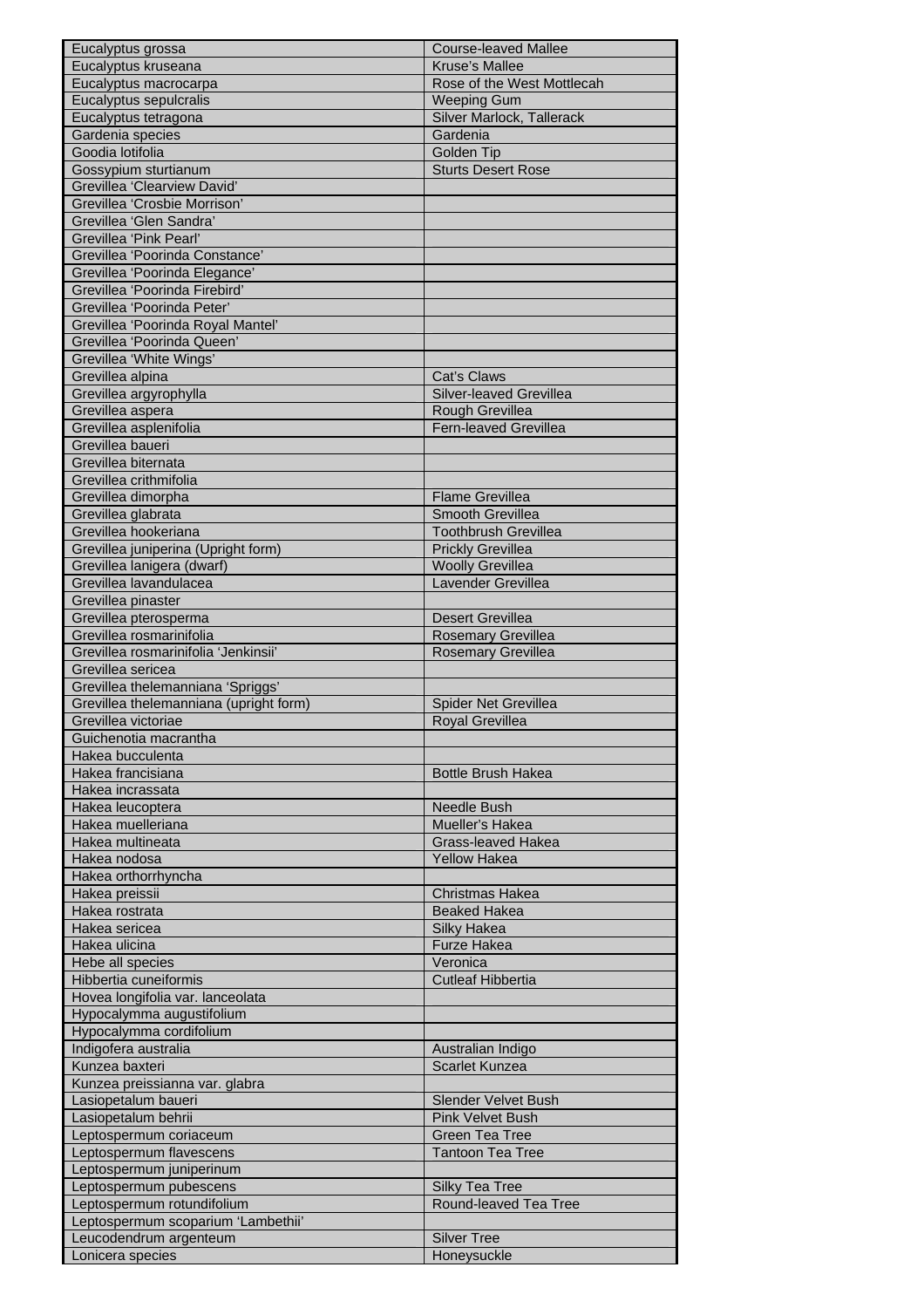| Maireana sedifolia                          | Hoary Blue Bush                          |
|---------------------------------------------|------------------------------------------|
| Melaleuca acuminata                         | Mallee Honey Myrtle                      |
| Melaleuca adnata                            |                                          |
| Melaleuca bracteata                         | White Cloud Tree                         |
| Melaleuca coccinea                          | Goldfields Bottlebrush                   |
| Melaleuca decussata                         | Cross-leaved Honey Myrtle                |
| Melaleuca decussata fastigata               | <b>Upright Cross-leaved Honey Myrtle</b> |
| Melaleuca elachiophylla                     |                                          |
| Melaleuca gibbosa                           | <b>Slender Honey Myrtle</b>              |
| Melaleuca hamulosa                          |                                          |
| Melaleuca megacephala                       |                                          |
| Melaleuca micromera                         |                                          |
| Melaleuca microphylla                       |                                          |
| Melaleuca neglecta                          |                                          |
| Melaleuca oraria                            | White-flowered Paper Bark                |
| Melaleuca pulchella                         | <b>Claw Flower</b>                       |
| Melaleuca quadrifaria                       | <b>Limestone Honey Myrtle</b>            |
| Melaleuca scabra                            | Rough Honey Myrtle                       |
| Melaleuca spathulata                        |                                          |
| Melaleuca steedmanii                        | <b>Steedmans Honey Myrtle</b>            |
| Melaleuca thymifolia                        | <b>Thyme Honey Myrtle</b>                |
| Melaleuca trichophylla                      |                                          |
| Melaleuca uncinata                          | <b>Broombush Honey Myrtle</b>            |
| Melaleuca wilsonii                          | Wilson's Honey Myrtle                    |
| Melianthus major                            | Large Honey Flower                       |
| Myoporum desertii                           | <b>Turkey Bush</b>                       |
| Myoporum floribundum                        | Slender Myoporum                         |
|                                             |                                          |
| Myoporum laetum<br>Myoporum 'Monaro Marvel' |                                          |
|                                             |                                          |
| Myoporum parvifolium (upright form)         |                                          |
| Nitraria schroberii                         | <b>Nitre Bush</b>                        |
| Olearia - all species                       | Daisy Bush                               |
| Pandorea jasminoides                        | <b>Bower Plant</b>                       |
| Photinia robusta                            | <b>Chinese Hawthorn</b>                  |
| Pimelea ferruginea                          | Pink Rice Flower (dark & light pink)     |
| Polygala mytifolia 'Grandiflora'            |                                          |
| Prostanthera behriana                       | Behr's Mint Bush                         |
| Prostanthera eurybioides                    |                                          |
| Prostahthera nivea var. induta              | <b>Snowy Mint Bush</b>                   |
| Prostanthera avalifolia                     | <b>Oval-leaf Mint Bush</b>               |
| Prostanthera sieberi                        |                                          |
| Prostanthera striatiflora                   | <b>Striped Mint Bush</b>                 |
| Pultenaea daphnoides                        | Large-leaf Bush Pea                      |
| Rhaphiolepis delacourii                     | Pink India Hawthorn                      |
| Regelia velutina                            |                                          |
| Rhagodia spinescens                         | Spiny Saltbush                           |
| Rosmarinus officinalis                      | Rosemary                                 |
| Senecia magnificus                          | Showy Groundsel                          |
| Spiraea species                             | Spirea                                   |
| Streptosolen jamesonii                      | Orange Browallia                         |
| Tacomaria capensis                          | <b>Fire Flower</b>                       |
| Templetonia retusa                          | Red Templetonia                          |
| <b>Teucrium fruticans</b>                   | <b>Bush Germander</b>                    |
| Thomasia petalocalyx                        |                                          |
| Thryptomene ericaea                         |                                          |
| Thryptomene calycina                        | <b>Grampians Thryptomene</b>             |
| Thryptomene hyporhytes                      |                                          |
| Thryptomene saxicola 'F.C. Payne'           |                                          |
| Verticordia chrysantha                      | <b>Feather Flowers</b>                   |
| Viburnum suspensum                          |                                          |
| Westringia brevifolia Raleighii             |                                          |
| Westringia eremicola                        | Slender Westringia                       |
| Westringia fruticosa (rosmariniformis)      | <b>Coastal Rosemary</b>                  |
| Westringia glabra                           | Violet Westringia                        |
| Westringia variegatum                       |                                          |
|                                             |                                          |
| Xanthorrhoea australis                      | Grass Tree, Blackboy                     |
| Xanthorrhoea quandrangulata                 | <b>Grass Tree</b>                        |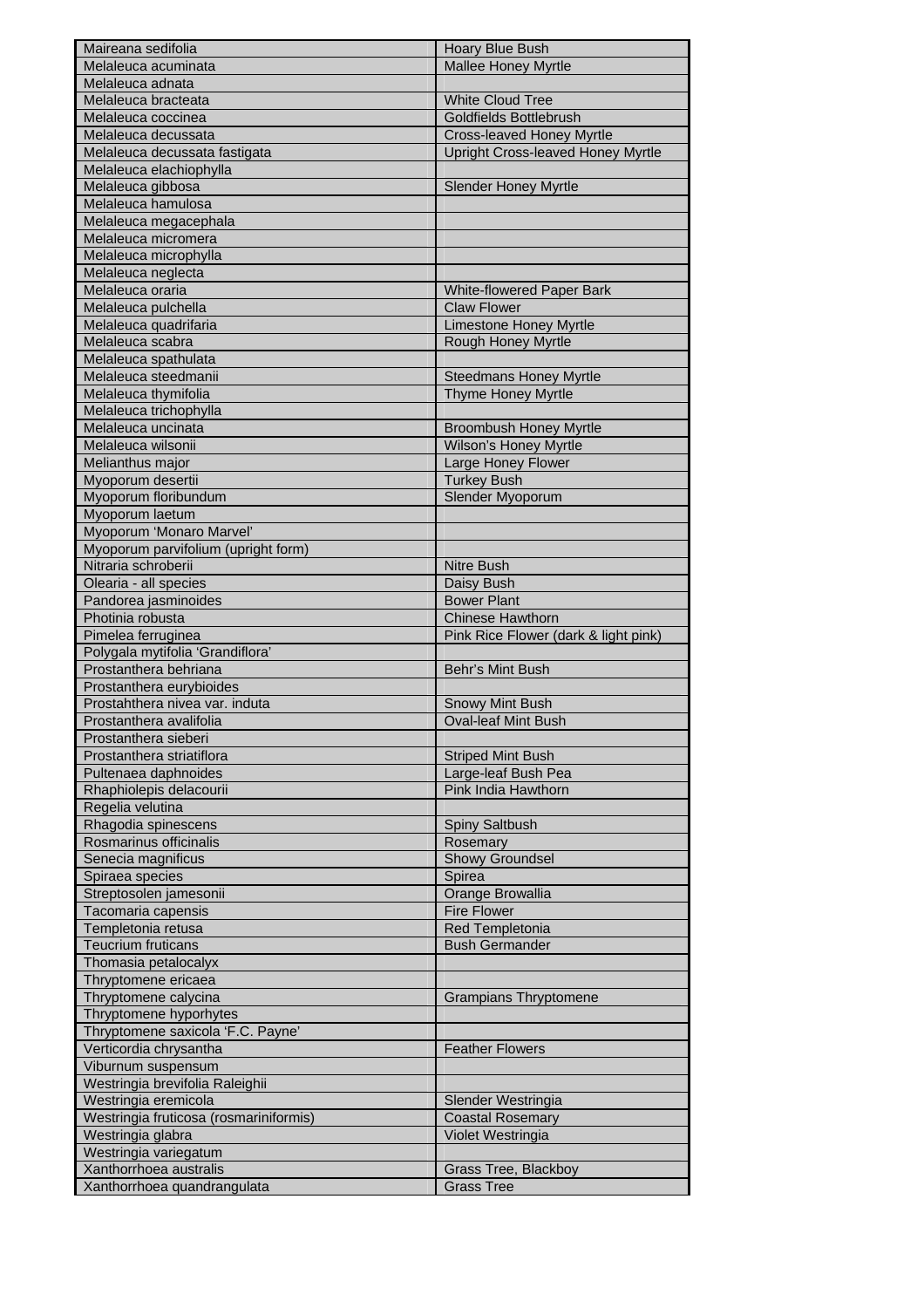# **SCHEDULE 2**

These trees and shrubs are listed in Regulation 24.3 under the Sewerage Act and may be planted in any street or road in any drainage area not closer than 3.5 metres to any sewer main or connection. In home gardens, too, they should not be planted closer than 3.5 metres to any sewer pipe.

| Acacia acuminata                                   | Raspberry Jam Wattle                       |
|----------------------------------------------------|--------------------------------------------|
| Acacia cyanophylla                                 | Orange Wattle                              |
| Acacia pendula                                     | <b>Weeping Myall</b>                       |
| Acacia salicina                                    | <b>Broughton Willow or Wattle</b>          |
| Acacia terminalis (A. elata)                       | <b>Cedar Wattle</b>                        |
| Acer negundo                                       | <b>Box Elder</b>                           |
| Agonis Flexuosa                                    | W.A. Willow Myrtle or Peppermint           |
| Albizia julibrissin                                | <b>Silk Tree</b>                           |
| Amygdalus pollardii                                | <b>Flowering Almond</b>                    |
| Angophora cordata                                  | Drawf or Scrub Apply Myrtle                |
| Angophora costata                                  | Smooth-barked Apply Myrtle                 |
| Arbutus unedo                                      | <b>Irish Strawberry</b>                    |
| Bauhinia carronii                                  | Queensland Bean or Ebony Tree              |
| Berberis species                                   | Barberry, Berberis                         |
| Betula pendula (B. alba)                           | <b>Silver Birch</b>                        |
| Brachychiton acerfolium                            |                                            |
|                                                    | <b>Flame Tree</b>                          |
| <b>Brachychiton discolor</b>                       | Queensland Lace Bark                       |
| Brachychiton acerifolium x populneum (B. Hydridum) | <b>Hybrid Flame Tree</b>                   |
| Brachychiton populneum                             | Kurrajong                                  |
| <b>Callitris columellaris</b>                      | White Cypress Pine                         |
| Callitris preissii                                 | <b>Slender Cypress Pine</b>                |
| Casuarina cristata                                 | Black Oak, Belah                           |
| Casuarina stricta                                  | <b>Weeping Sheoak</b>                      |
| Casuarina torulosa                                 | Rose Sheoak                                |
| Celtis australis                                   | Southern Hackberry, Celtis                 |
| Celtis occidentalis                                | Americal Hackberry, Celtis                 |
| Cercis siliquastrum                                | <b>Judas Tree</b>                          |
| Citharexylum species                               | Fiddlewood                                 |
| Cotoneaster serotina                               | Cotoneaster                                |
| Cupressus glabra                                   | Arizona Cypress                            |
| Erythrina 'Indica'                                 | <b>Hybrid Indian Coral Tree</b>            |
| Eucalyptus behriana                                | <b>Broad-leaved Box</b>                    |
| Eucalyptus campaspe                                | <b>Silver Gimlet</b>                       |
| <b>Eucalyptus Cinerea</b>                          | Mealy Stringybard, Argyle Apple            |
| Eucalyptus cneorifolia                             | Kangaroo Island Narrow-leaved Gum          |
| Eucalyptus conglobata                              | S.A. Coastal Gum                           |
| Eucalyptus dundasii                                | Dundas blackbutt                           |
| Eucalyptus 'Ericoides'                             |                                            |
| Eucalyptus Ficifolia                               | W.A. Scalet Flowering Gum                  |
| Eucalyptus flocktoniae                             | <b>Merrit</b>                              |
| Eucalyptus gardneri                                | <b>Blue Mallett</b>                        |
| Eucalyptus gracilis                                | Yorrell                                    |
| Eucalyptus incrassata                              | <b>Ridge-fruited Mallee</b>                |
| Eucalyptus intertexta                              | Smooth-barked Coolibah                     |
| Eucalyptus landsdowneana                           |                                            |
|                                                    | Port Lincoln Gum                           |
|                                                    |                                            |
| Eucalyptus lehmanni                                | <b>Busht Yate</b>                          |
| Eucalyptus le souefii                              | Le Souef's Blackbutt                       |
| Eucalyptus leucoxylon 'Rosea'                      | Pink-flowering Blue Gum                    |
| Eucalyptus megacornuta                             | <b>Warty Yate</b>                          |
| Eucalyptus nutans                                  | Nodding Gum                                |
| Eucalyptus oleosa                                  | <b>Red Mallee</b>                          |
| Eucalyptus pileata                                 | Ravensthorpe Mallee                        |
| Eucalyptus platypus                                | Round-leaved Moort                         |
| Eucalyptus 'Pterocarpa'                            |                                            |
| Eucalyptus pulverulenta                            | Silver-leaved Mountain Gum                 |
| Eucalyptus salubris                                | <b>Gimlet Gum</b>                          |
| Eucalyptus sargentii                               | Salt or Sargent's Mallet                   |
| Eucalyptus sideroxylon                             | Manna Red Ironbark, Mugga                  |
| Eucalyptus spathulata                              | <b>Swamp Mallee</b>                        |
| Eucalyptus steedmanii                              | Steedman's Gum                             |
| Eucalyptus stricklandii                            | Yellow-flowering Gum                       |
| Eucalyptus torquata                                | Coral or Coolgardie Gum                    |
| Eucalyptus 'Toorwood'                              | <b>Hybrid Coral Gum</b>                    |
| Eucalyptus 'Urrbrae Gum'                           |                                            |
| Eucalyptus viridis<br>Eucalyptus woodwardii        | <b>Green Mallee</b><br>Lemon-flowering Gum |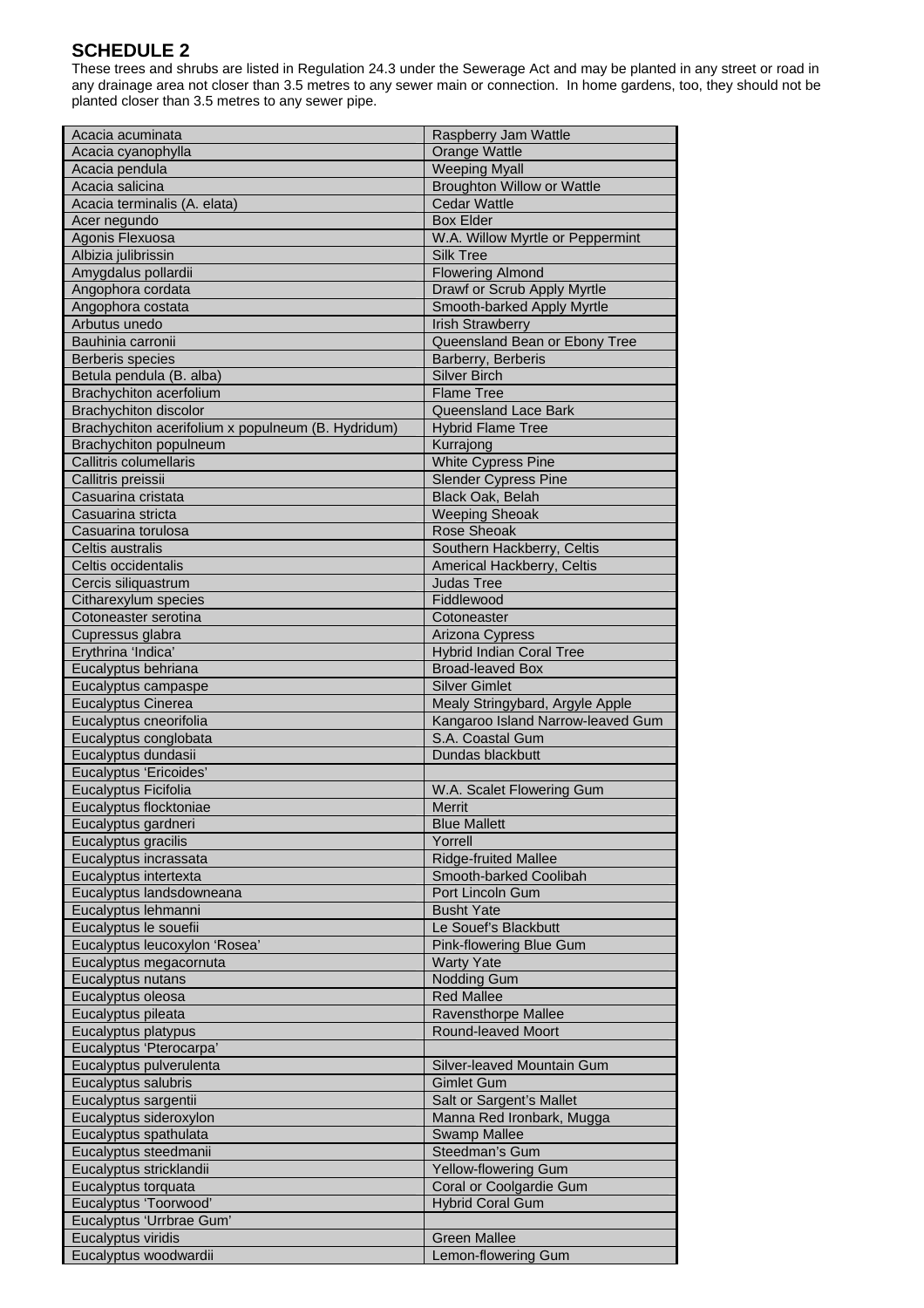| Eugenia smithii (Acmena smithii)                     | <b>Lilly Pilly</b>            |
|------------------------------------------------------|-------------------------------|
| Ficus rubiginosa 'Variegata'                         | 'Variegated Rusty Fig'        |
| Fraxinus excelsior 'Aurea'                           | Golden Ash                    |
| <b>Fraxinus ornus</b>                                | Manna Ash                     |
| Hakea kippistiana                                    |                               |
| Hakea suaveolens                                     | <b>Sweet Hakea</b>            |
| Harpephyllum caffrum                                 | <b>Kaffir Plum</b>            |
| Hymenosporum flavum                                  | Woolum, Native Frangipani     |
| Jacaranda species                                    | Jacaranda                     |
| Juniperus sheppardii var. pyramidalis ('J.africana') | Juniper                       |
| Koelreuteria paniculata                              | <b>Varnish Tree</b>           |
| Laburnum species                                     | Laburnum                      |
| Lagunaria patersonii                                 | <b>Pyramid Tree</b>           |
| Ligustrum japonicum and forms'                       | Japanese Privett              |
| Ligustrum ludidum and forms                          | <b>Glossy Privett</b>         |
| Liquidambar styraciflua                              | Liquidambar                   |
| Melaleuca alternifolia                               | Alternate-leaved Honey Myrtle |
| Melaleuca armillaris                                 | <b>Bracelet Honey Myrtle</b>  |
| Melaleuca halmaturorum                               | S.A. Swamp paper Bark         |
| Melaleuca huegelii                                   | <b>Chenile Honey Myrtle</b>   |
| Melaleuca Lanceloata (M. pubescens)                  | Dry Land Tea Tree             |
| Melaleuca linariifolia                               | Flax-leaved Honey Myrtle      |
| Melaleuca styphelioides                              | <b>Prickly Paperbark</b>      |
| Melia azedarach                                      | <b>White Cedar</b>            |
| Metrosideros excelsa (M. tomentosa)                  | New Zealand Christmas Tree    |
| Myoporum insulare                                    | <b>Boobialla</b>              |
| Myoporum montanum                                    | <b>Water Bush</b>             |
| Nerium oleander                                      | Oleander                      |
| Parkinsonia aculeata                                 | Jerusalem Thorn               |
| Pittosporum rhombifolium                             | Queensland Pittosporum        |
| Pittosporum undulatum                                | Sweet Pittosporum             |
| Pittosporum undulatum 'Variegatum'                   | Varigated Sweet Pittosporum   |
| Quercus ilex                                         | <b>Holm Oak</b>               |
| Sophora japonica                                     | Pagoda Tree                   |
| Sorbus aucuparia                                     | Rowan, Mountain Ash           |
| Syzgium paniculatum                                  | <b>Brush Cherry</b>           |
| Tamarix juniperina                                   | <b>Flowering Tamarisk</b>     |
| Tristania conferta                                   | <b>Brush Box</b>              |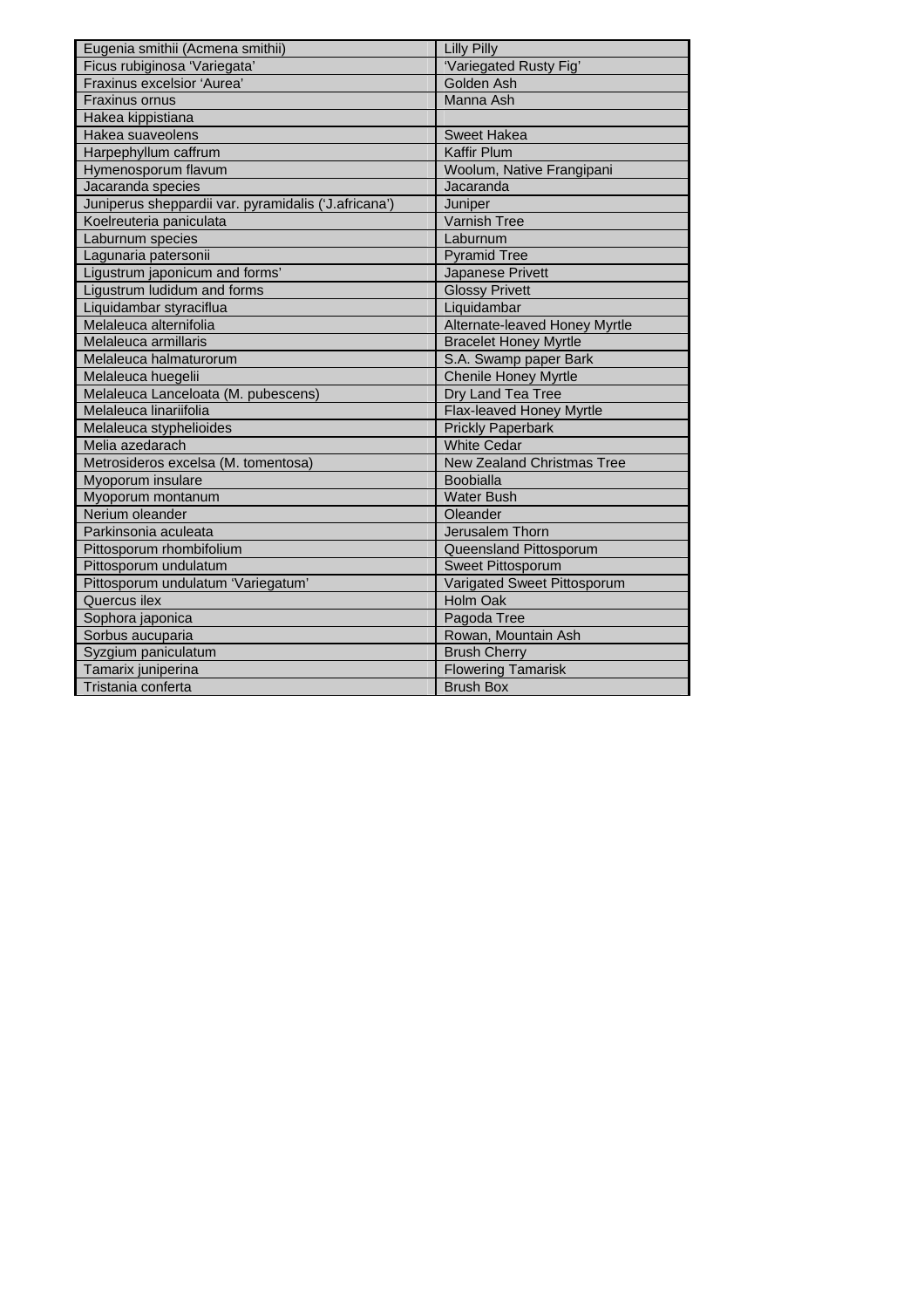# **PROVISIONALLY CLASSIFIED SCHEDULE 2**

These trees are comparable to those listed in Schedule 2, but require written SA Water approval prior to planting in streets or roads.

| Acacia accola                                  | Wallangarra Wattle                    |
|------------------------------------------------|---------------------------------------|
| Acacia aneura                                  | Mulga                                 |
| Acacia baileyana                               | Cootamundra Wattle                    |
| Acacia dealbata                                | <b>Silver Wattle</b>                  |
| Acacia decurrens                               | Queen Wattle, Black Wattle            |
| Acacia fimbriata                               | <b>Fringed Wattle</b>                 |
| Acacia malanoxylon                             | Blackwood                             |
| Acacia oswaldii                                | <b>Oswald's Wattle</b>                |
| Acacia peuce                                   | Waddy                                 |
| Acacia stenophylla                             | <b>River Cooba</b>                    |
| Acer pseudoplatanus                            | Sycamore                              |
| Alnus cordata                                  |                                       |
| Alnus glutinosa                                | English Alder, Black Alder            |
| Alnus jorrulensis                              | Evergreen Alder                       |
| Alyogyne hakeifolia (Yellow form)              | <b>Yellow Desert Rose</b>             |
| Alyogyne hakeifolia (Mauve form)               | <b>Mauve Desert Rose</b>              |
| Alyogyne huegelii                              | <b>Native Hibiscus</b>                |
| Angophora subvelutina                          |                                       |
| Archontophoenix cunninghamiana                 | Bangalow Palm, Piccabeen              |
| Atalaya hemiclauca                             | White-wood                            |
| Banksia ashbyi                                 | Ashby's Banksia                       |
| Banksia baxteri                                | <b>Bird's Nest Banksia</b>            |
| Banksia burdettii                              | <b>Burdetts Banksia</b>               |
| Banksia kmarginata                             | Silver Banksia                        |
| Banksia menziesii<br>Banksia occidentalis      | Firewood Banksia<br><b>Water Bush</b> |
|                                                |                                       |
| Banksia prionotes                              | Orange Banksia                        |
| Banksia serrata<br>Banksia speciosa            | Saw Banksia                           |
|                                                | Showy Banksia                         |
| Bougainvillea species<br>Brachychiton gregorii | Desert Kurrajong                      |
| <b>Buddleia species</b>                        |                                       |
| Bursaria spinosa                               | Sweet Bursaria, Christmas Box         |
| Callistemon 'Burgundy'                         |                                       |
| Callitris drummondii                           |                                       |
| Callitris endlicheri                           | <b>Black Cypress Pine</b>             |
| Callitris rhomboidea                           | Port Jackson Pine                     |
| Callitris verrucosa                            | Shrub Cypress Pine                    |
| Calodendron capense                            | <b>Cape Chestnut</b>                  |
| Castanea sativa                                | <b>Spanish Chestnut</b>               |
| Ceratonia siliqua                              | Carob Tree                            |
| Celtis laevigata                               | Mississippi Sugarberry                |
| Corynocarpus laevigata                         | New Zealand Laurel, Karaka            |
| Cotoneaster pannosus                           | Silver-leaf Cotoneaster               |
| Eremophila bignoniiflora                       | Bignonia Emu Bush, Eurah              |
| Eremophila longifolia                          | Long-leaf Emu Bush Berrigam           |
| Eucalyptus accedens                            | Powder-bark, Wandoo                   |
| Eucalyptus alba                                | <b>White Gum</b>                      |
| Eucalyptus anceps                              | Kangaroo Island Mallee, White Mallee  |
| Eucalyptus angulosa                            | <b>Desert Mallee</b>                  |
| Eucalyptus astringens                          | <b>Brown Mallee</b>                   |
| Eucalyptus brachycalyx                         | Gilga                                 |
| Eucalyptus brockwayi                           | Dundas Mahogany                       |
| Eucalyptus burdettiana                         | <b>Burdett Gum</b>                    |
| Eucalyptus caesia 'Tetraploid'                 | Gungurru                              |
| Eucalyptus calophylla 'Rosea'                  | <b>Pink Marri</b>                     |
| Eucalyptus calcicola                           | <b>WA Coastal Gum</b>                 |
| Eucalyptus celastroides                        |                                       |
| Eucalyptus clelandii                           | Cleland's Blackbutt                   |
| Eucalyptus concinna                            | <b>Victoria Desert Mallee</b>         |
| Eucalyptus corrugata                           | Rough-fruited Mallee                  |
| Eucalyptus crebra                              | Narrow-leaved Ironbard                |
| Eucalyptus currabubla                          |                                       |
| Eucalyptus cyanophylla                         | <b>Silver Mallee</b>                  |
| Eucalyptus decipiens                           | <b>Limestone Marlock</b>              |
| Eucalyptus diptera                             | <b>Two-winged Gimlet</b>              |
| Eucalyptus dumosa                              | White Mallee, Dumosa Mallee           |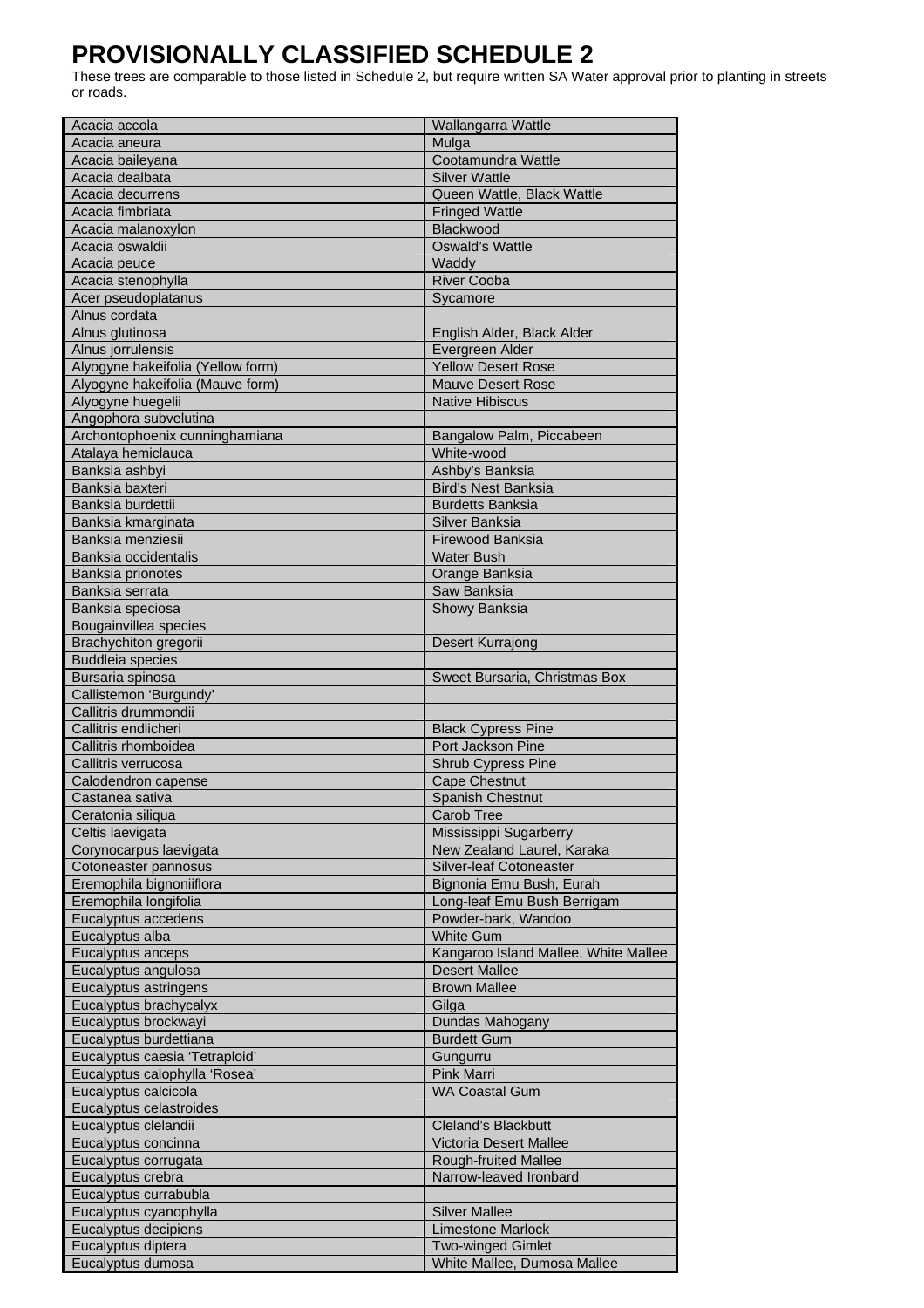| Eucalyptus erythronema var. marginata                 |                                                  |
|-------------------------------------------------------|--------------------------------------------------|
| Eucalyptus falcata                                    | <b>White Mallett</b>                             |
| Eucalyptus fasciculosa                                | <b>Pink Gum</b>                                  |
| Eucalyptus formanii                                   |                                                  |
| Eucalyptus forrestiana ssp dolicoryncha               | <b>Fuchsia Gum</b>                               |
| Eucalyptus globulus 'Compacta'                        | <b>Bushy Blue Gum</b>                            |
| Eucalyptus goniocalyx                                 | Long-leaved Box                                  |
| Eucalyptus huberana                                   | Rough-barked Ribbon Gum                          |
| Eucalyptus kingsmillii                                | <b>Kingsmill Mallee</b>                          |
| Eucalyptus kochii                                     |                                                  |
| Eucalyptus kondininensis                              | Kondinin Blackbutt                               |
| Eucalyptus largiflorens                               | River Box, Black Box                             |
| Eucalyptus leucoxylon ssp petiolaris                  |                                                  |
| Eucalyptus leucoxylon var. megalocarpa                | Large-fruited SA Blue Gum                        |
| Eucalyptus macrandra                                  | <b>Long-flowered Marlock</b>                     |
| Eucalyptus morrisii                                   | <b>Grey Mallee</b>                               |
| Eucalyptus pachyphylla                                | <b>Thick-leaved Mallee</b>                       |
| Eucalyptus pileata                                    | Ravensthorpe Mallee                              |
| Eucalyptus platypus var. heterophylla                 | Moort                                            |
| Eucalyptus porosa                                     | <b>Mallee Box</b>                                |
| Eucalyptus pruinosa                                   | <b>Silver Box</b>                                |
| Eucalyptus redunca                                    | <b>Black Marlock</b>                             |
|                                                       | <b>Black Marlock</b>                             |
| Eucalyptus redunca var. melanophloia                  | Wallangarra White Gum, Willow Gum                |
| Eucalyptus scoparia<br>Eucalyptus sideroxylon 'Rosea' | Red-flowered Red Iron Bark                       |
|                                                       |                                                  |
| Eucalyptus spathulata var. grandiflora                | <b>Swamp Mallet</b><br><b>Fluted Horn Mallee</b> |
| Eucalyptus stowardii                                  |                                                  |
| Eucalyptus tasmanica                                  | <b>Silver Peppermint</b>                         |
| Eucalyptus transcontinentalis                         | Morrel, Boongul                                  |
| Ficus pumila                                          | <b>Creeping Fig</b>                              |
| <b>Fraxinus velutina</b>                              | Velvet or Arizona Ash<br>Walnut                  |
| Juglans regia<br>Ginkgo biloba                        | <b>Maiden Hair Tree</b>                          |
| Geditsia triacanthos cultivars                        |                                                  |
|                                                       | <b>Honey Locust</b>                              |
| Hakea oleifolia                                       | Olive-leaved Hakea                               |
| Liriodendron tulipfera<br>Melaleuca diosmifolia       | <b>Tulip Tree</b>                                |
|                                                       | Diosma-leaved Honey Myrtle                       |
| Melaleuca ericifolia                                  | Swamp Paperbark                                  |
| Melaleuca leucadendron                                | <b>Broad-leaved Paperbark</b>                    |
| Myoporum platycarpum                                  | <b>Common Myrtle</b>                             |
| Philadelphus species                                  | Mock Orange                                      |
| Pinus mugo (standard)                                 |                                                  |
| Pinus mugo 'Pumilio'                                  |                                                  |
| Pistacia atlantica                                    |                                                  |
| Pistacia chinensis                                    | <b>Chinese Pistachio</b>                         |
| Pittosporum revoluta                                  | <b>Brisbane Laurel</b>                           |
| Plumbago auriculata                                   | Plumbago                                         |
| Podocarpus elata                                      | Brown Pine, Plum Pine                            |
| Pyracantha atalantoides                               |                                                  |
| Pyrus species                                         | <b>Flowering Pear</b>                            |
| Sapium sebiferum                                      | <b>Chinese Tallow Tree</b>                       |
| Scheflera actinophylla                                | <b>Umbrella Tree</b>                             |
| Tilia cordata                                         | Linden                                           |
| Tristaniopsis laurina                                 | Water Gum, Kanooka                               |
| Ulmus parvifolia                                      | <b>Chinese Elm</b>                               |
| Vitis species                                         | <b>Grape Vines (including Glory Vines)</b>       |
| Wisteria sinensis and forms                           | Chinese Wisteria                                 |